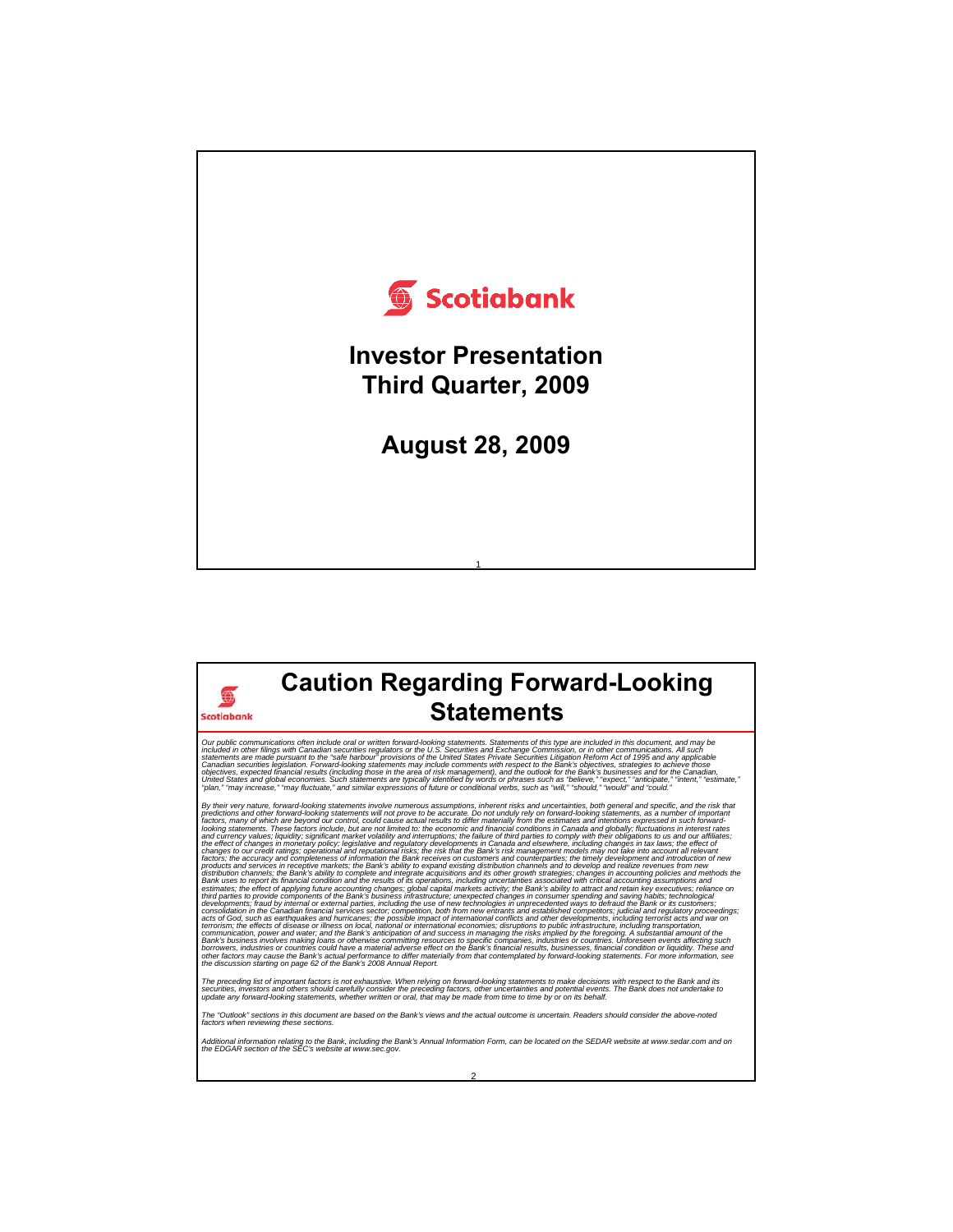

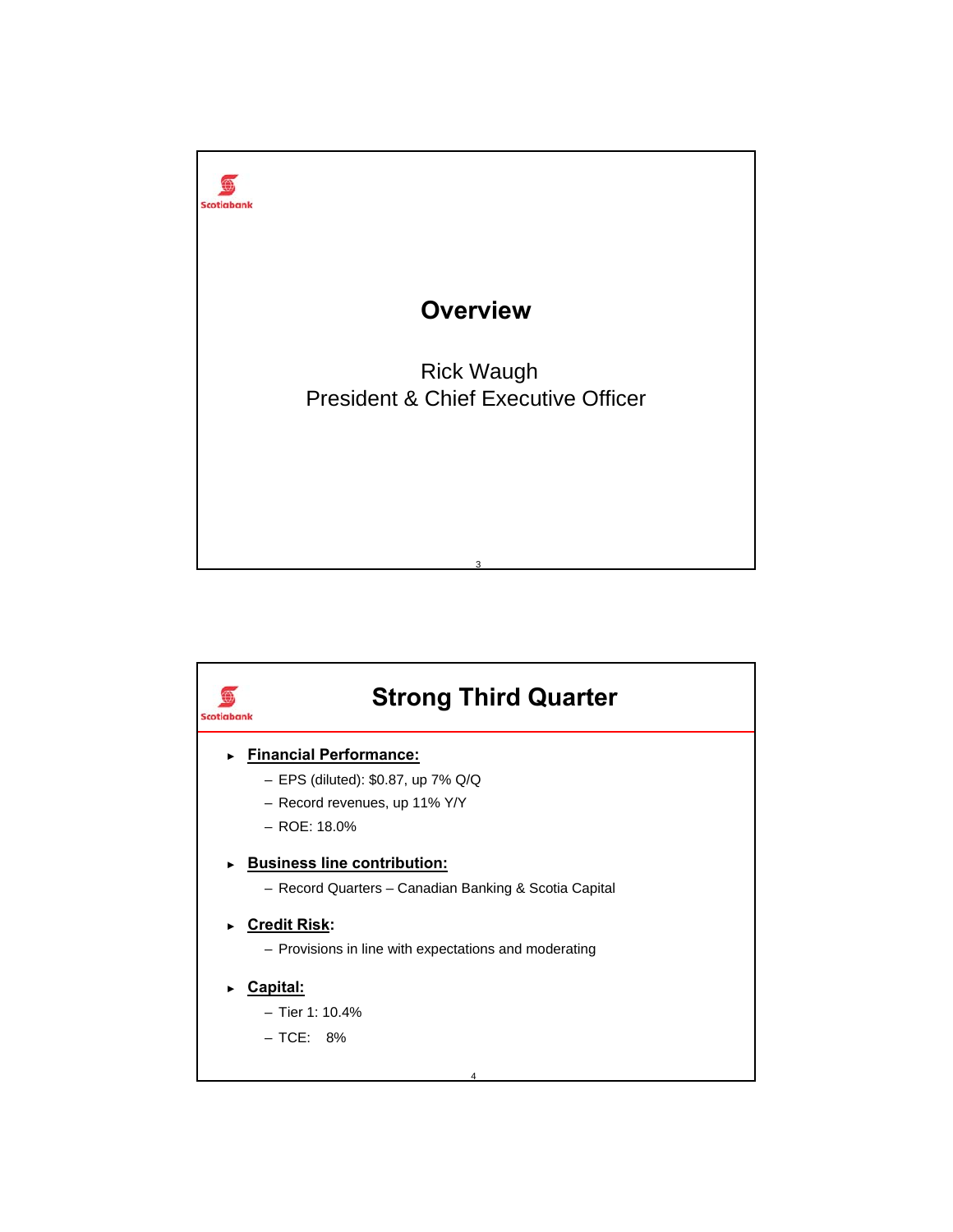| Scotiabanl | <b>Outlook</b><br><b>Positioned to Meet 2009 Targets</b> |                                     |                    |  |  |  |  |
|------------|----------------------------------------------------------|-------------------------------------|--------------------|--|--|--|--|
|            | Targets are achievable:                                  | Economies improving in most markets |                    |  |  |  |  |
|            | Objective                                                | <b>Target</b>                       | <b>YTD-Q3 2009</b> |  |  |  |  |
|            | <b>ROE</b>                                               | 16% to 20%                          | 17.5%              |  |  |  |  |
|            | <b>EPS Growth</b>                                        | 7% to 12%<br>\$3.26 to \$3.42       | \$2.48             |  |  |  |  |
|            | <b>Productivity</b><br><b>Ratio</b>                      | < 58%                               | 53.5%              |  |  |  |  |
|            |                                                          |                                     | Tier 1: 10.4%      |  |  |  |  |

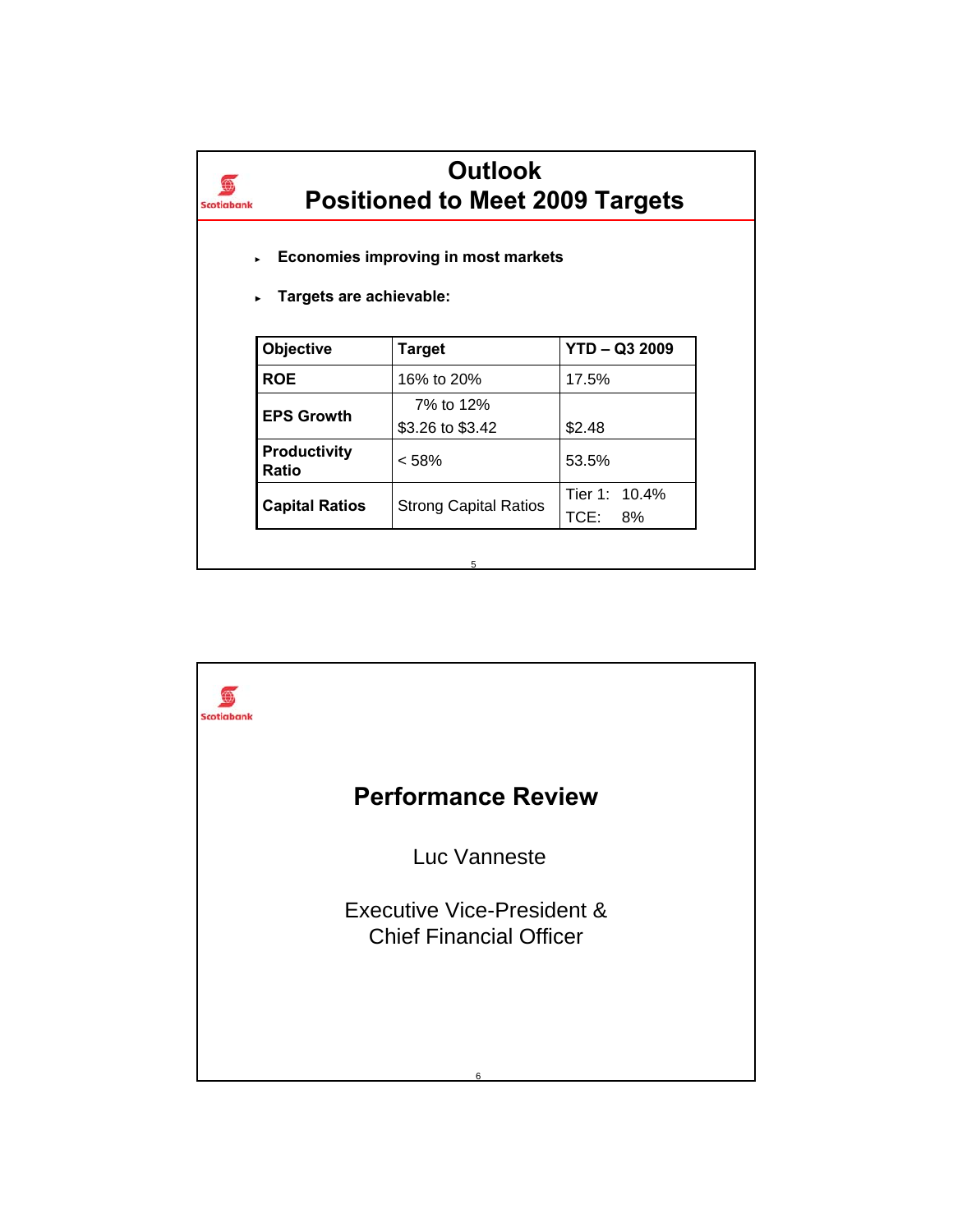### ⊕ Scotiabank

# **Strong Quarter**

|                    | Q3/09<br><b>Reported</b> | Qtr/Qtr  | Yr/Yr       |
|--------------------|--------------------------|----------|-------------|
| Net income (\$MM)  | \$931                    | $+7%$    | (8)%        |
| <b>EPS</b>         | \$0.87                   | $+7%$    | (11)%       |
| <b>ROE</b>         | 18.0%                    | 40 bps   | $(300)$ bps |
| Productivity ratio | 51.0%                    | (40) bps | (330) bps   |

#### **Quarter over quarter**

+ Strong capital markets related revenues, driven by record trading revenues

7

- + Increased margin
- + Higher wealth management revenues
- Negative impact of forex
- Higher provisions for credit losses
- Lower securitization revenues

**Record Revenues** ⊕ Scotiabank **Revenues (TEB) Q3/09 vs. Q2/09 revenues: up 5%** (\$ millions) **net interest income up 4%**  + higher margin, longer quarter **3,673 3,843**- negative impact of forex & lower asset volumes **3,477 other income up 6%** + excellent trading revenues, higher mutual fund fees **1,428 1,509 1,599** + increase in fair value of financial instruments (FI) - lower securitization revenues vs. high level in Q2 - negative impact of forex **Q3/09 vs. Q3/08 revenues: up 11% net interest income up 10%** + broad-based asset growth, positive impact of forex **2,049 2,164 2,244** + increase in fair value of FI lower margin **other income up 12%** + significantly higher trading revenues + increased credit fees, investment banking revenues **Q3/08 Q2/09 Q3/09** & securitization revenues **Other income** + positive impact of forex, increase in fair value of FI **Net Interest Income (TEB)** - losses on investment securities vs. gains in Q3/08 8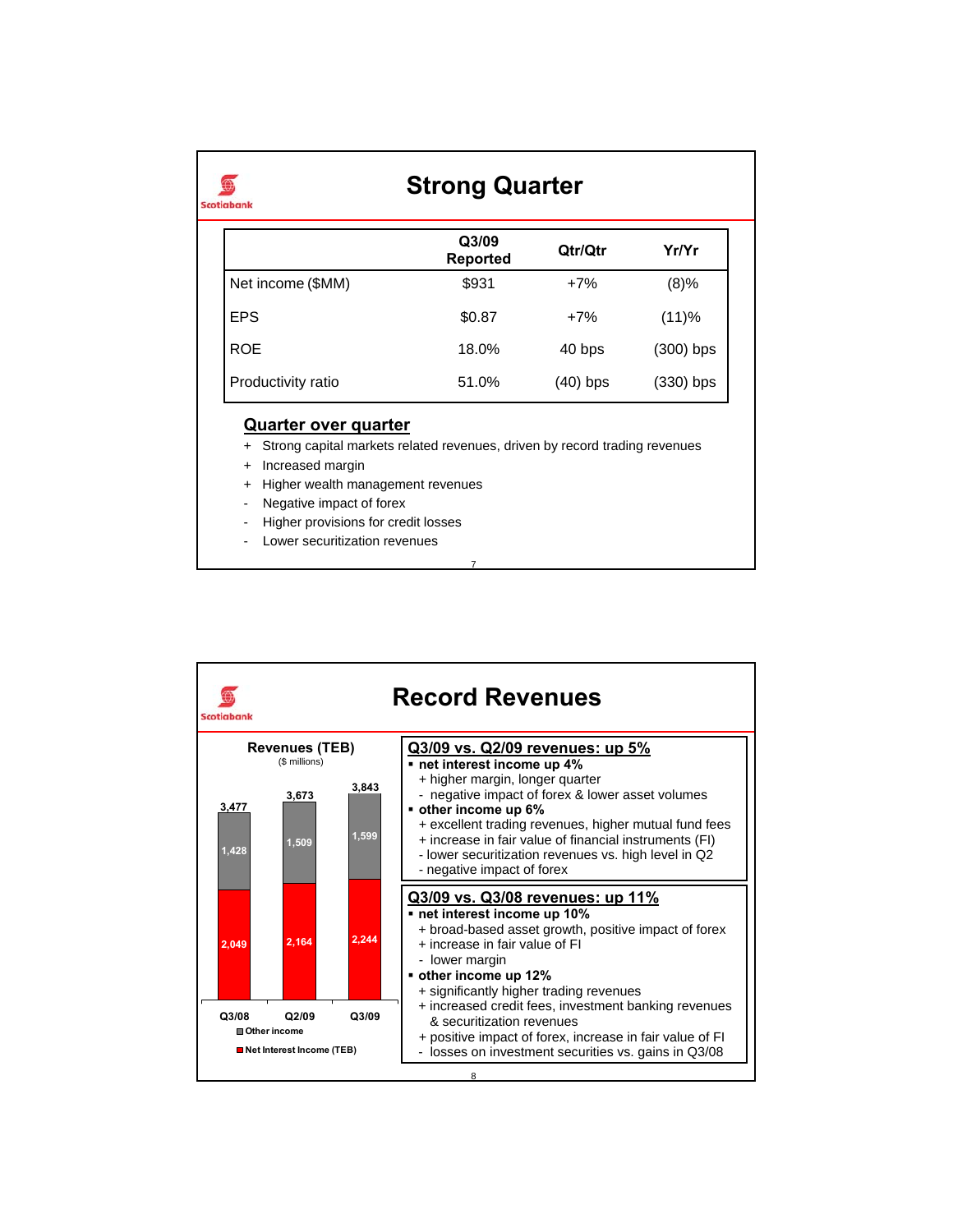

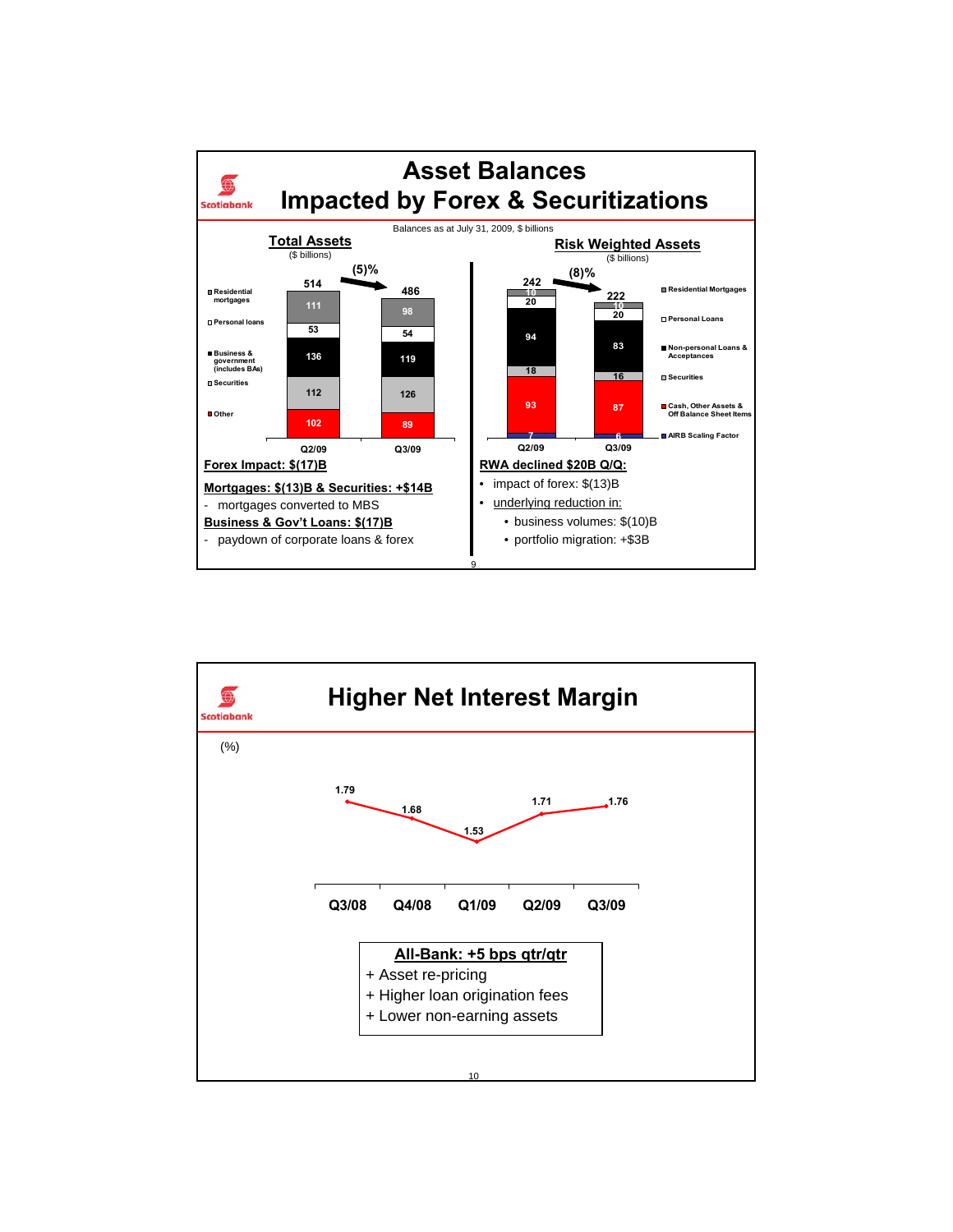

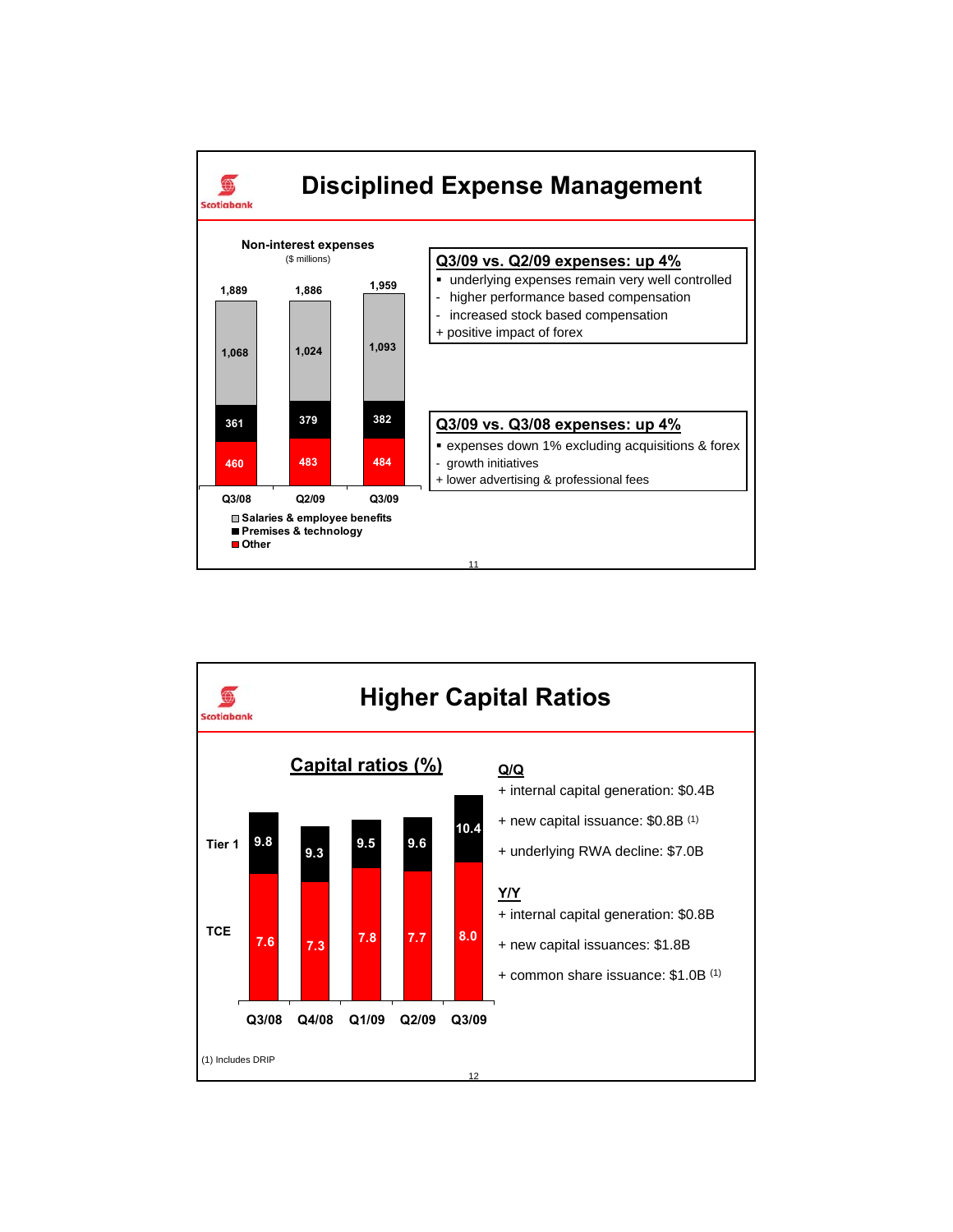

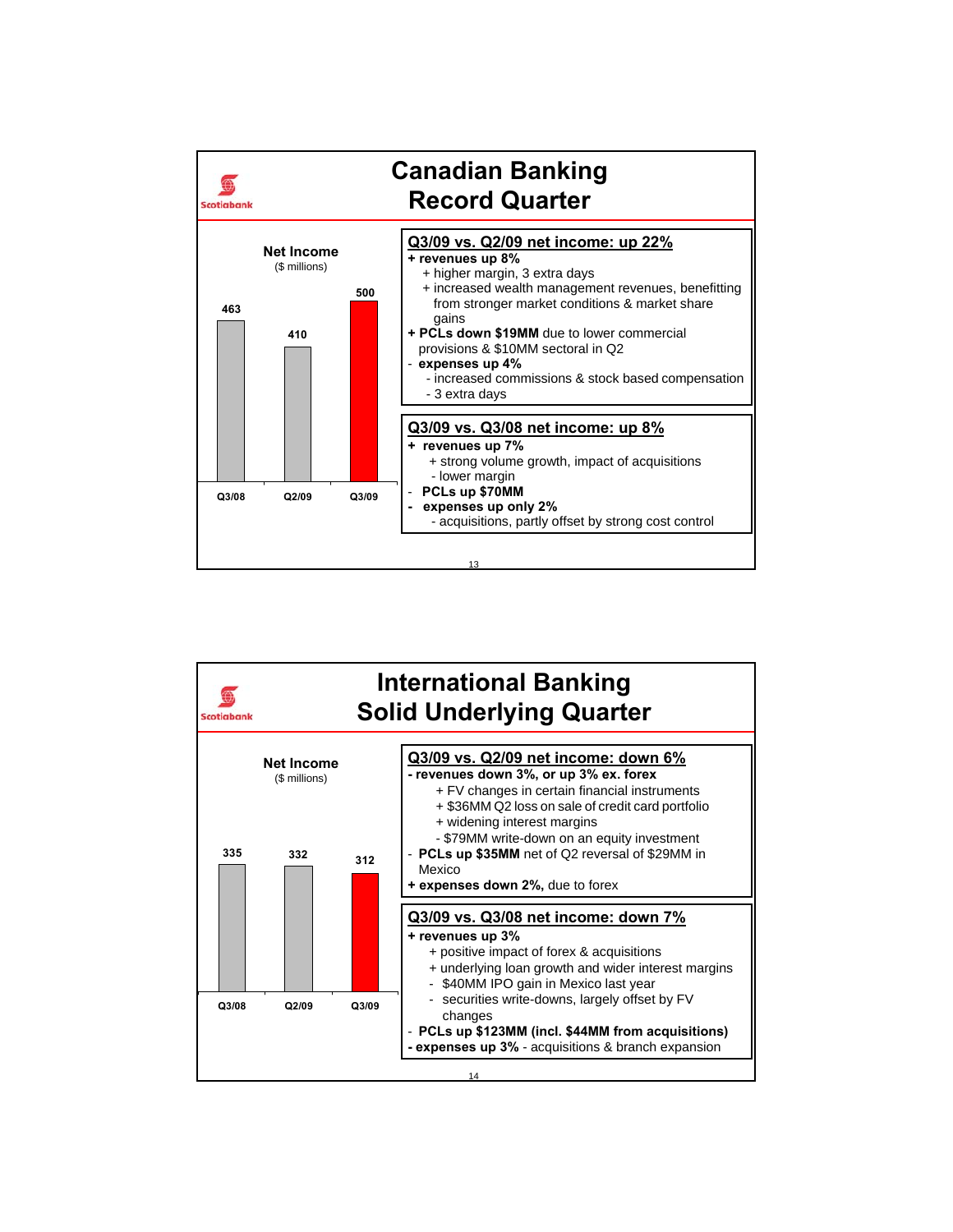

| Other Segment (1)<br><b>Scotiabank</b>     |       |       |       |  |
|--------------------------------------------|-------|-------|-------|--|
| (SMM)                                      | Q3/08 | Q2/09 | Q3/09 |  |
| Funding Net Interest Income                | (72)  | (115) | (151) |  |
| Net Securitization Revenues <sup>(2)</sup> | (12)  | 67    | (96)  |  |
| AFS Securities Write-downs (3)             | (23)  | (97)  | (95)  |  |
| <b>General Provision</b>                   |       | (27)  | (100) |  |
| Expenses & Net Other Items                 | (13)  | (35)  | (41)  |  |
| Taxes (Excl. TEB Offset)                   | 35    | 9     | 132   |  |
| <b>Total Other</b>                         | (85)  | (198) | (351) |  |

(2) represents the impact to the Bank of CMB securitization revenues recognized in other income, and the reduction in

mortgage net interest income earned by the Bank as a result of removing the mortgages from the Balance Sheet (3) represents the portion of the Bank's AFS securities write-downs which were reported in the Other segment

16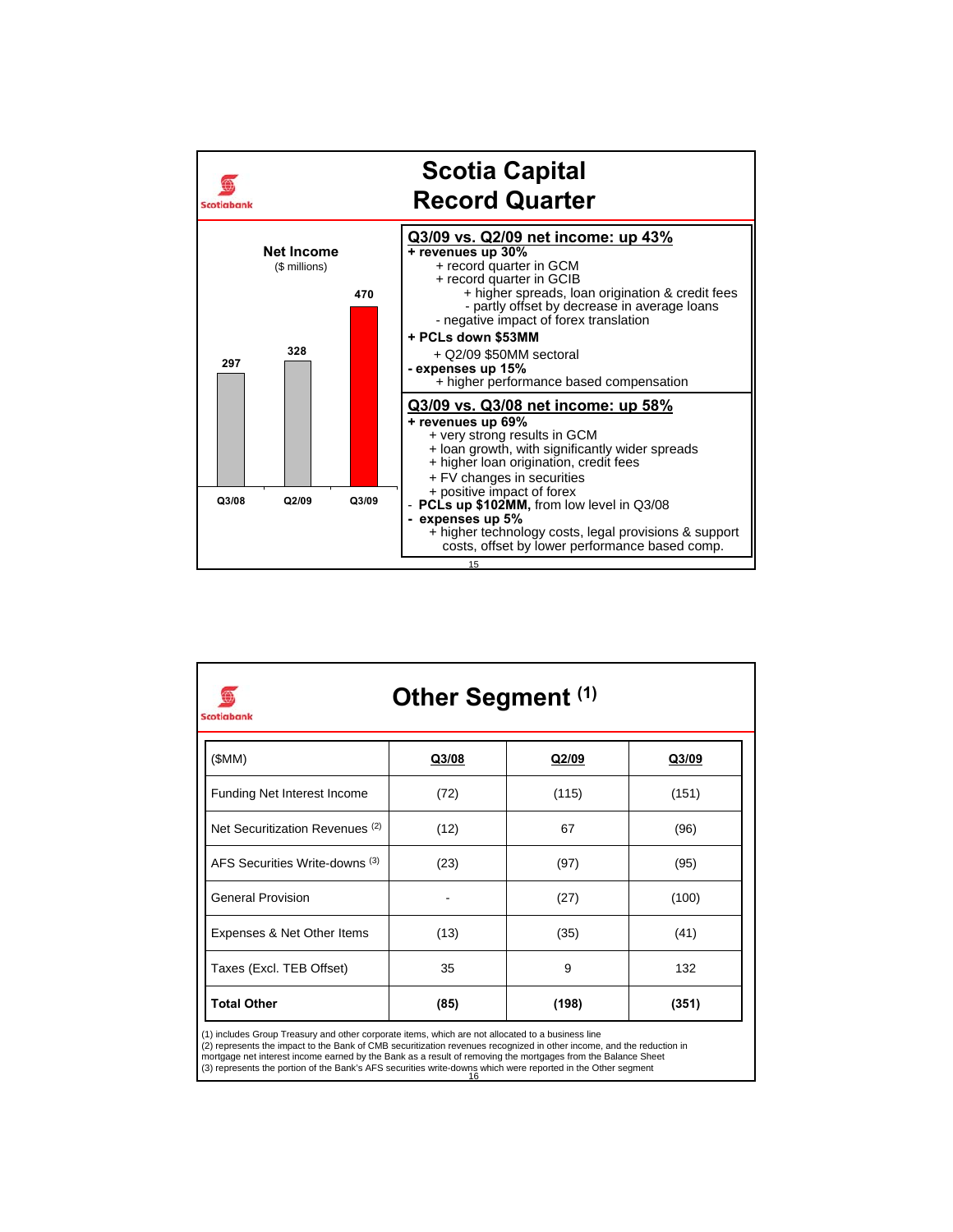

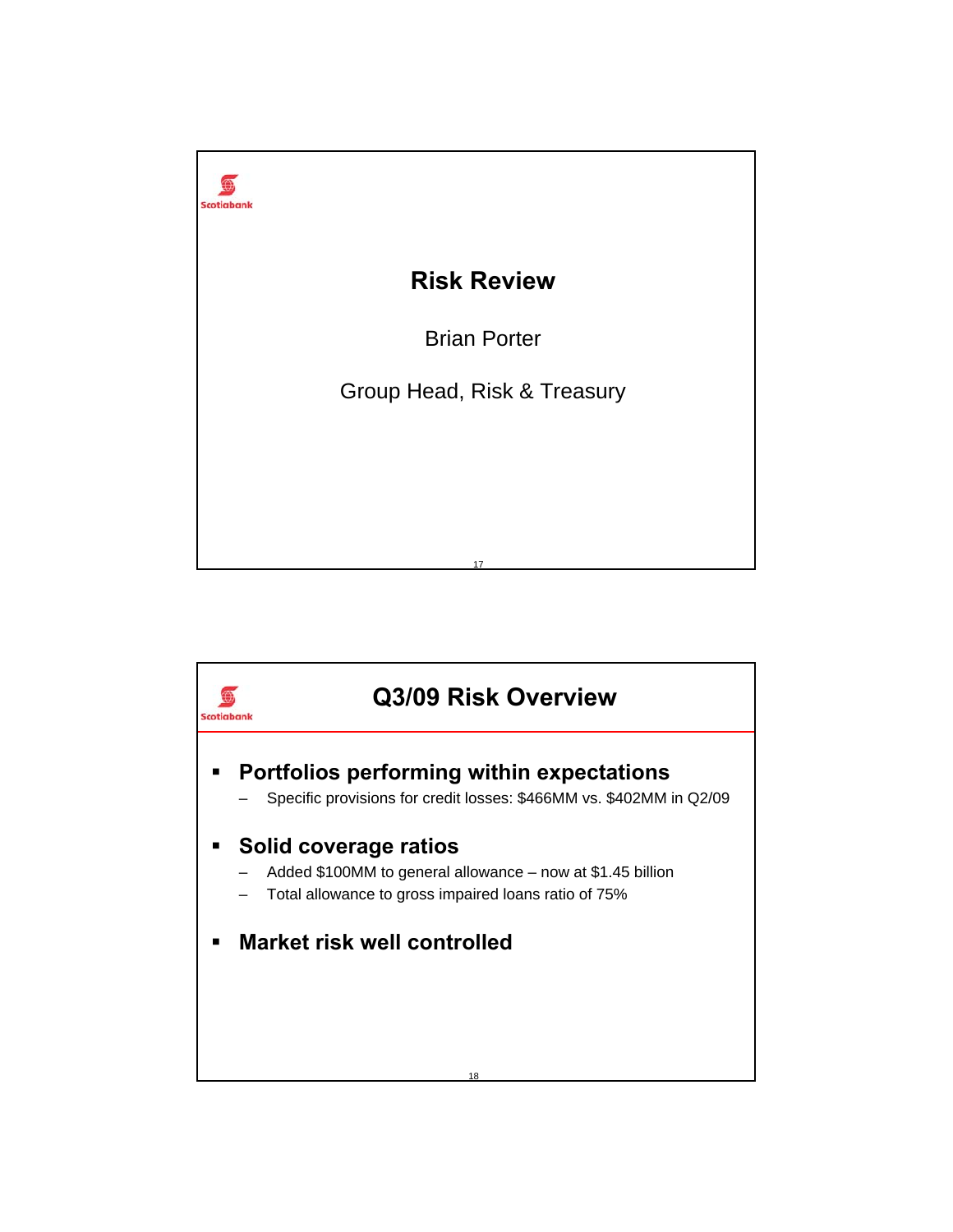| <b>Moderate Increase in Specific Provisions</b><br><b>Scotiabank</b> | <b>Quarter-over-Quarter</b> |       |       |         |       |  |
|----------------------------------------------------------------------|-----------------------------|-------|-------|---------|-------|--|
| \$ millions                                                          | Q3/08                       | Q4/08 | Q1/09 | Q2/09   | Q3/09 |  |
| <b>Specific</b>                                                      |                             |       |       |         |       |  |
| Canadian                                                             | 99                          | 107   | 155   | 178     | 170   |  |
| International                                                        | 56                          | 90    | 116   | $115^*$ | 179   |  |
| Scotia Capital                                                       | $\overline{4}$              | -10   | 10    | 109     | 117   |  |
| Total                                                                | 159                         | 207   | 281   | 402     | 466   |  |
| <b>Sectoral</b>                                                      |                             |       |       |         |       |  |
| Canadian                                                             |                             |       |       | 10      | (1)   |  |
| Scotia Capital                                                       |                             |       |       | 50      | (11)  |  |
|                                                                      |                             |       |       | 60      | (12)  |  |
| <b>General</b>                                                       |                             |       |       | 27      | 100   |  |
|                                                                      | 159                         | 207   | 281   | 489     | 554   |  |
| * net of \$29MM provision reversal in Mexico                         |                             | 19    |       |         |       |  |

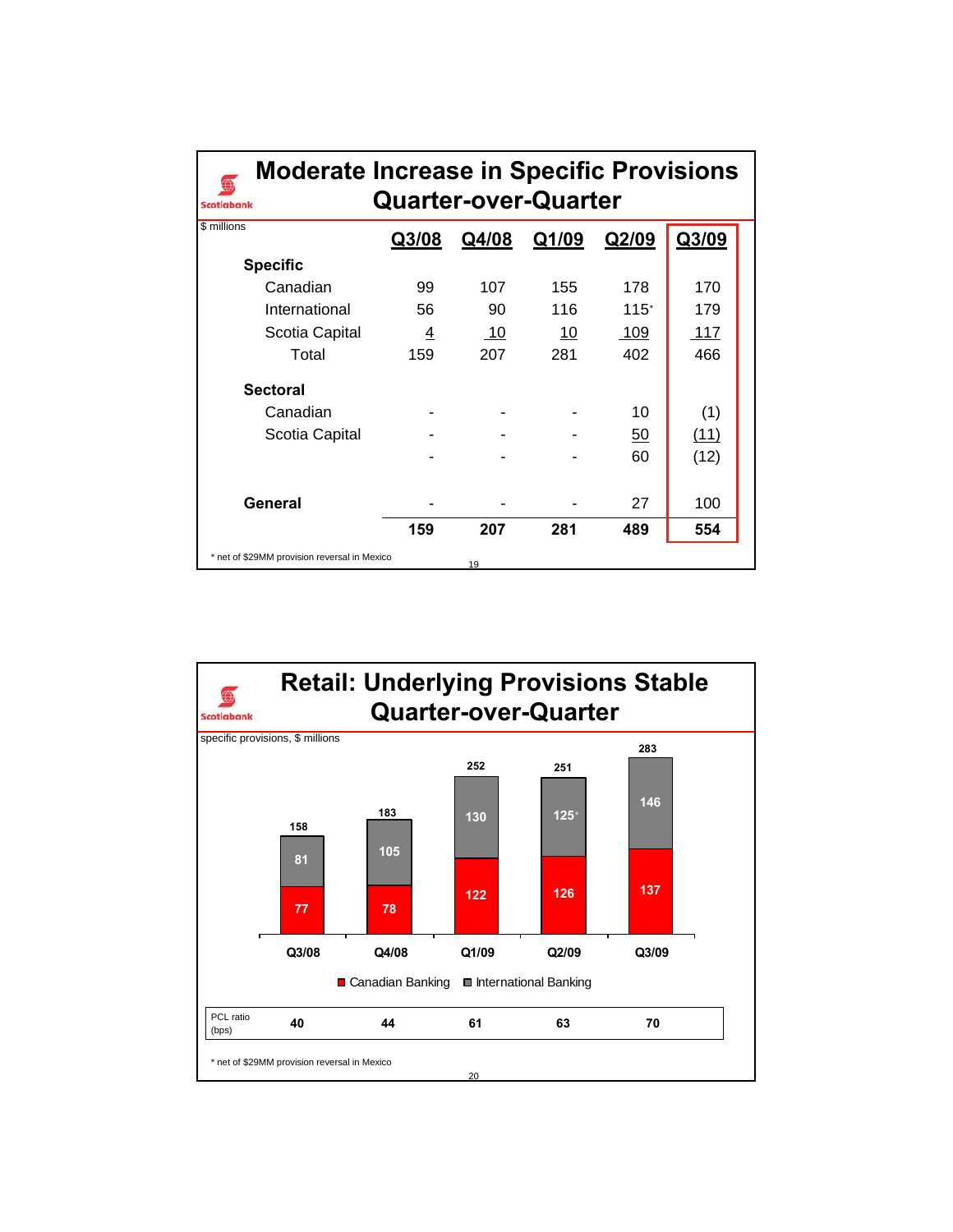

| Scotiabanl                                   | <b>Solid Coverage Ratios</b>                              |         |
|----------------------------------------------|-----------------------------------------------------------|---------|
|                                              |                                                           |         |
| Earnings Coverage of PCL* (YTD)              |                                                           | 3.7x    |
|                                              | Specific Allowance (Q3/09) as a % of gross impaired loans | 37%     |
| Total Allowances (Q3/09) as a % of:          |                                                           |         |
| - gross impaired loans                       |                                                           | 75%     |
| - total loans & acceptances                  |                                                           | $1.1\%$ |
|                                              |                                                           |         |
| * pre-tax, pre-provision income to total PCL |                                                           |         |
|                                              | 22                                                        |         |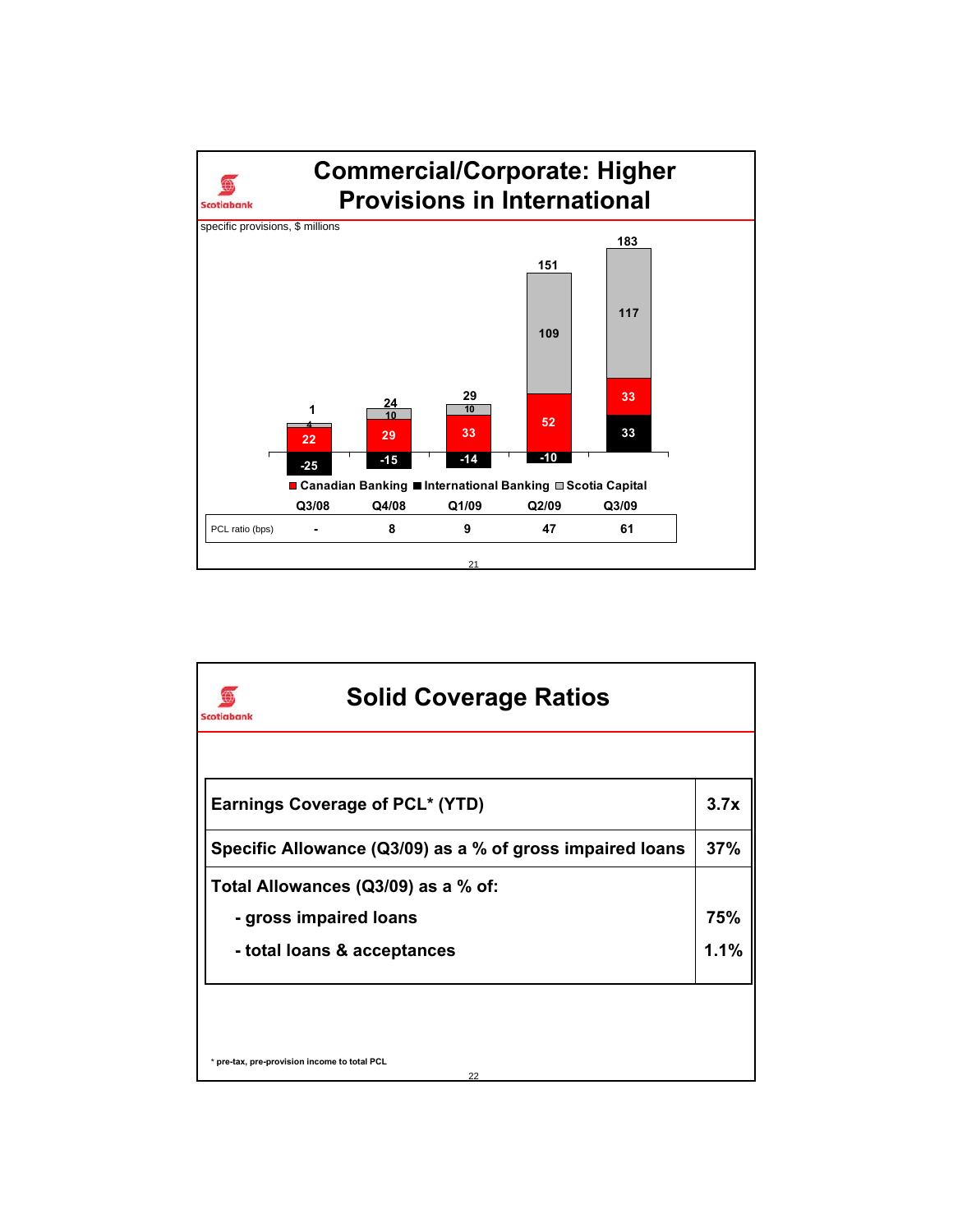

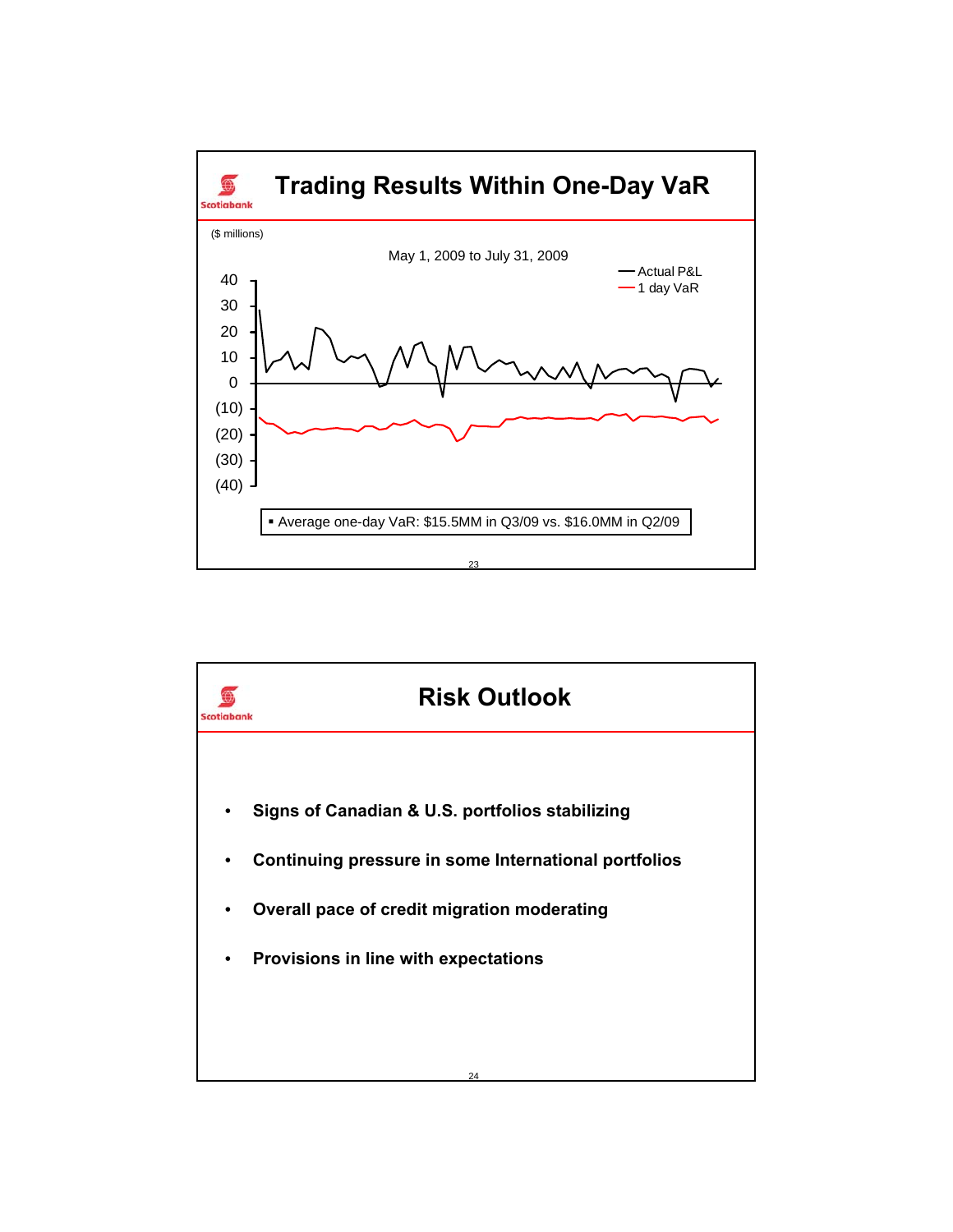

| Scotiabank | <b>Canadian Banking</b><br><b>Update</b>                                                                                                                                                                                                           |
|------------|----------------------------------------------------------------------------------------------------------------------------------------------------------------------------------------------------------------------------------------------------|
|            | Focused revenue growth<br>- Growing wealth management platform, maximizing cross-sell<br>> Scotia Funds: Led industry in net sales during July<br>- Expanding insurance offerings - home, auto & life<br>- Introducing innovative deposit products |
|            | Loan loss provisions stabilizing<br>- Stabilizing delinguencies in retail and commercial                                                                                                                                                           |
|            | <b>Optimizing cost base</b><br>- Improving branch efficiency to maximize employee's sales time                                                                                                                                                     |
|            | Leadership<br>- New EVP, Personal and Commercial Banking                                                                                                                                                                                           |
|            | 26                                                                                                                                                                                                                                                 |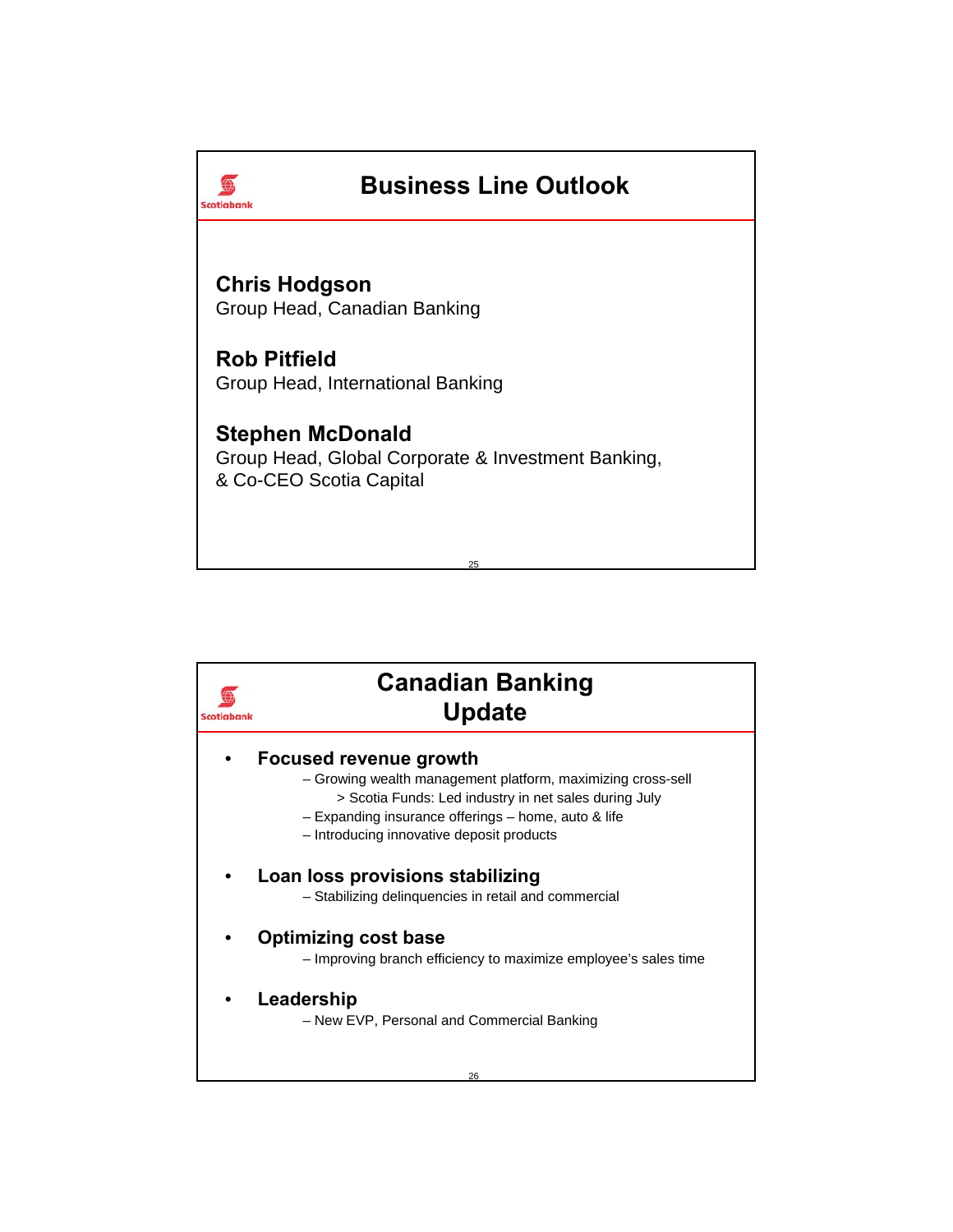

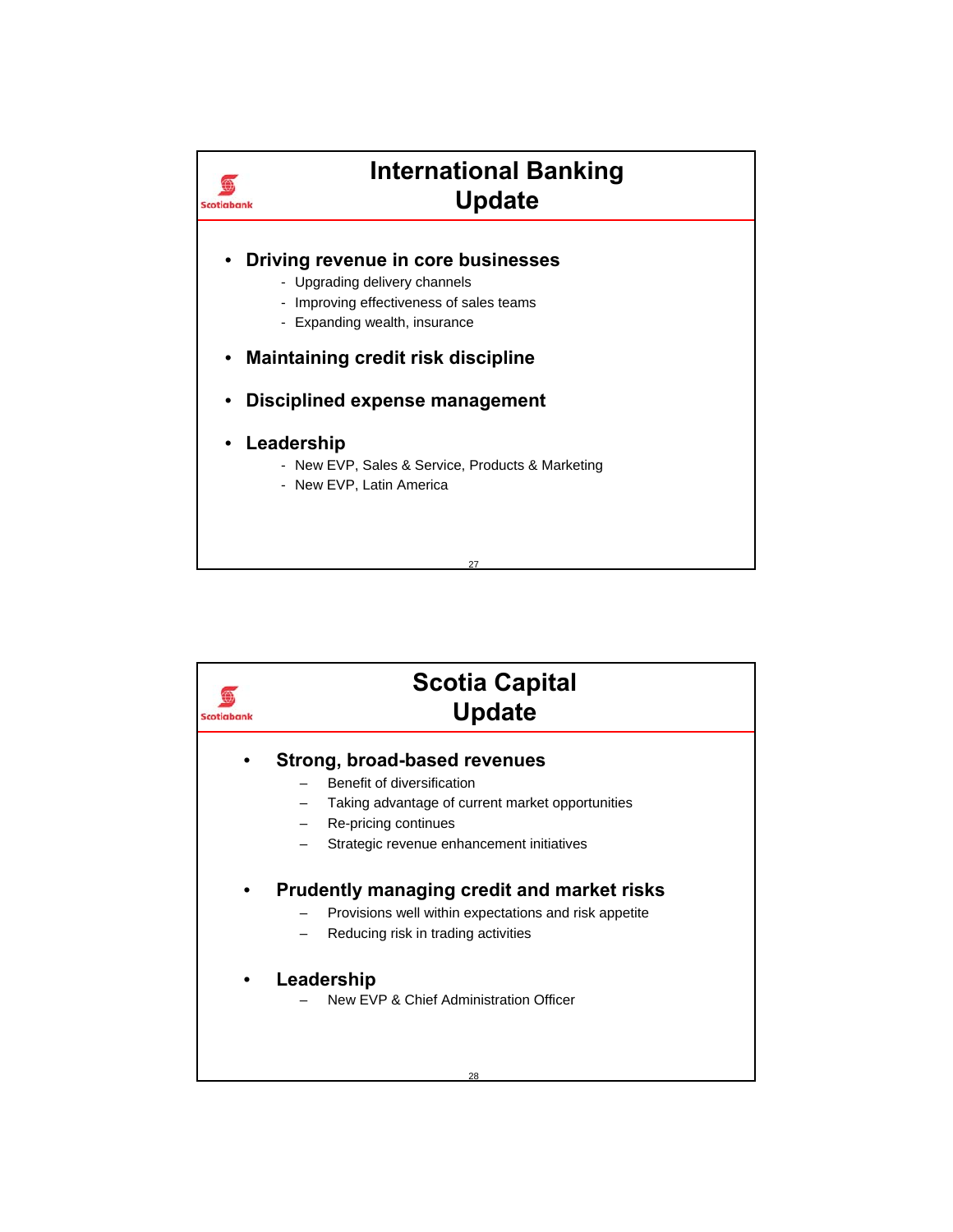

| <b>Scotiabank</b>         | <b>Impact of Forex</b> |                      |        |                    |  |
|---------------------------|------------------------|----------------------|--------|--------------------|--|
| Impact (\$ millions)      | Q3/09 vs.              |                      |        | Q3/09 vs.<br>03/08 |  |
| Net Interest Income (TEB) | (83)                   |                      |        | 50                 |  |
| Other Income              | (39)                   |                      |        | 27                 |  |
| Non-interest expenses     | 34                     |                      |        | (8)                |  |
| <b>Net income</b>         | (63)                   |                      |        | 55                 |  |
| <b>EPS (diluted)</b>      | $(6)$ cents            |                      |        | 5 cents            |  |
|                           |                        | <b>Average Rates</b> |        |                    |  |
|                           | Q3/09                  | Q2/09                | Q3/08  |                    |  |
| \$US/\$CAD                | 0.88                   | 0.80                 | 0.99   |                    |  |
| Mexican peso/\$CAD        | 11.53                  | 11.51                | 10.16  |                    |  |
| Peruvian new sol/\$CAD    | 2.66                   | 2.54                 | 2.85   |                    |  |
| Chilean peso/\$CAD        | 472.99<br>30           | 482.06               | 494.33 |                    |  |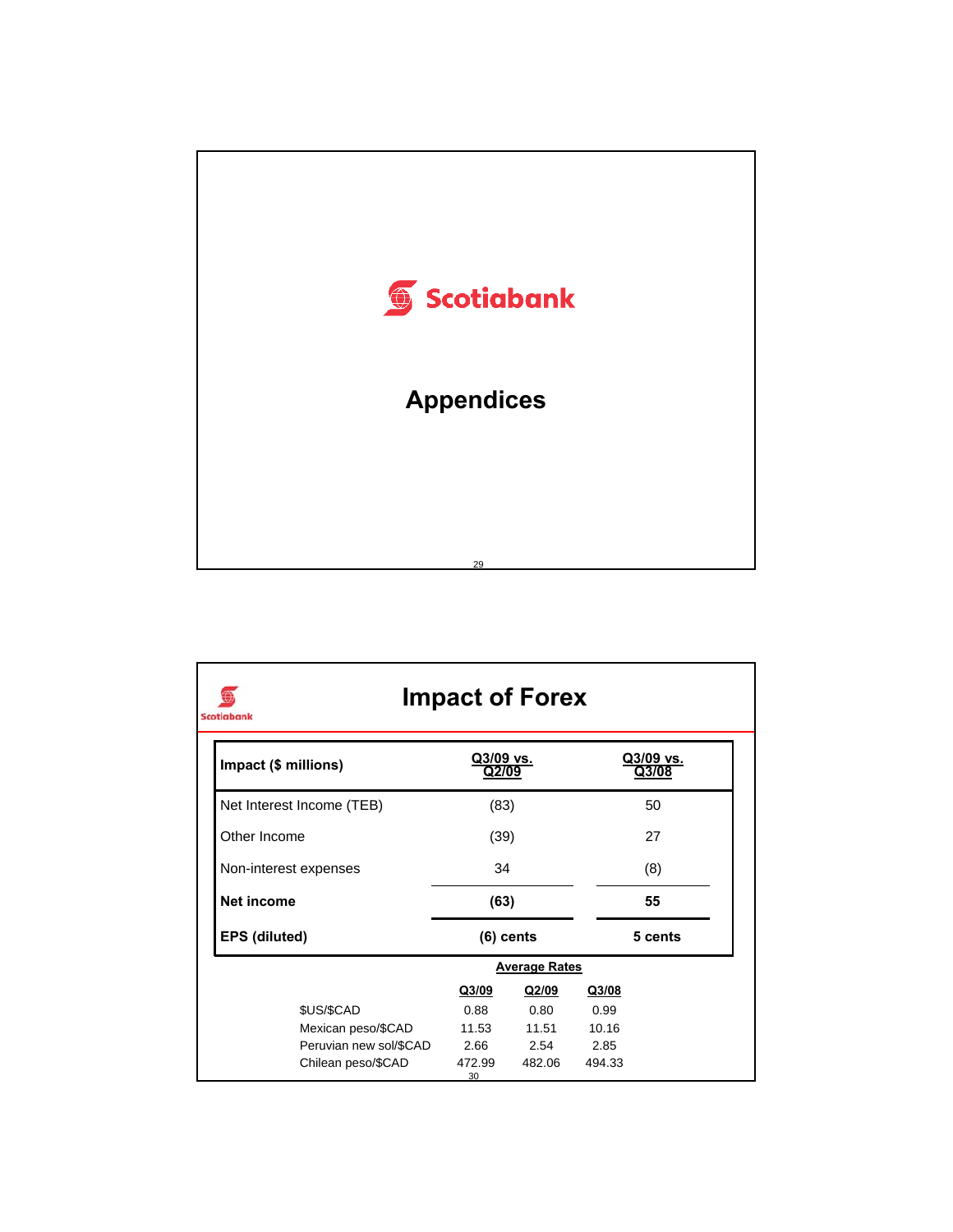| Scotiabank        |       |       |               | <b>Record Quarter</b>                                                                                         |
|-------------------|-------|-------|---------------|---------------------------------------------------------------------------------------------------------------|
| (SMM)             | Q3/09 | Q2/09 | Change<br>Q/Q | <b>Comments on Q/Q Movements</b>                                                                              |
| NII               | 1,212 | 1,147 | $+65$         | • higher margin, benefitting from re-pricing<br>■ 3 extra days                                                |
| Other<br>Income   | 593   | 524   | $+69$         | • higher wealth management revenues<br>. increase in equity accounted earnings from<br>DundeeWealth (DW) & CI |
| <b>Expenses</b>   | 933   | 899   | (34)          | underlying expenses remain well controlled<br>• higher commissions, 3 extra days                              |
| <b>PCL</b>        | 169   | 188   | $+19$         | • lower commercial PCLs, \$10MM auto sectoral in Q2<br>. higher retail PCLs driven by credit cards            |
| <b>Net Income</b> | 500   | 410   | $+90$         | • record quarter<br>• prudent risk and expense management, higher<br>wealth management earnings               |
|                   |       |       |               | 31                                                                                                            |

**Canadian Banking**

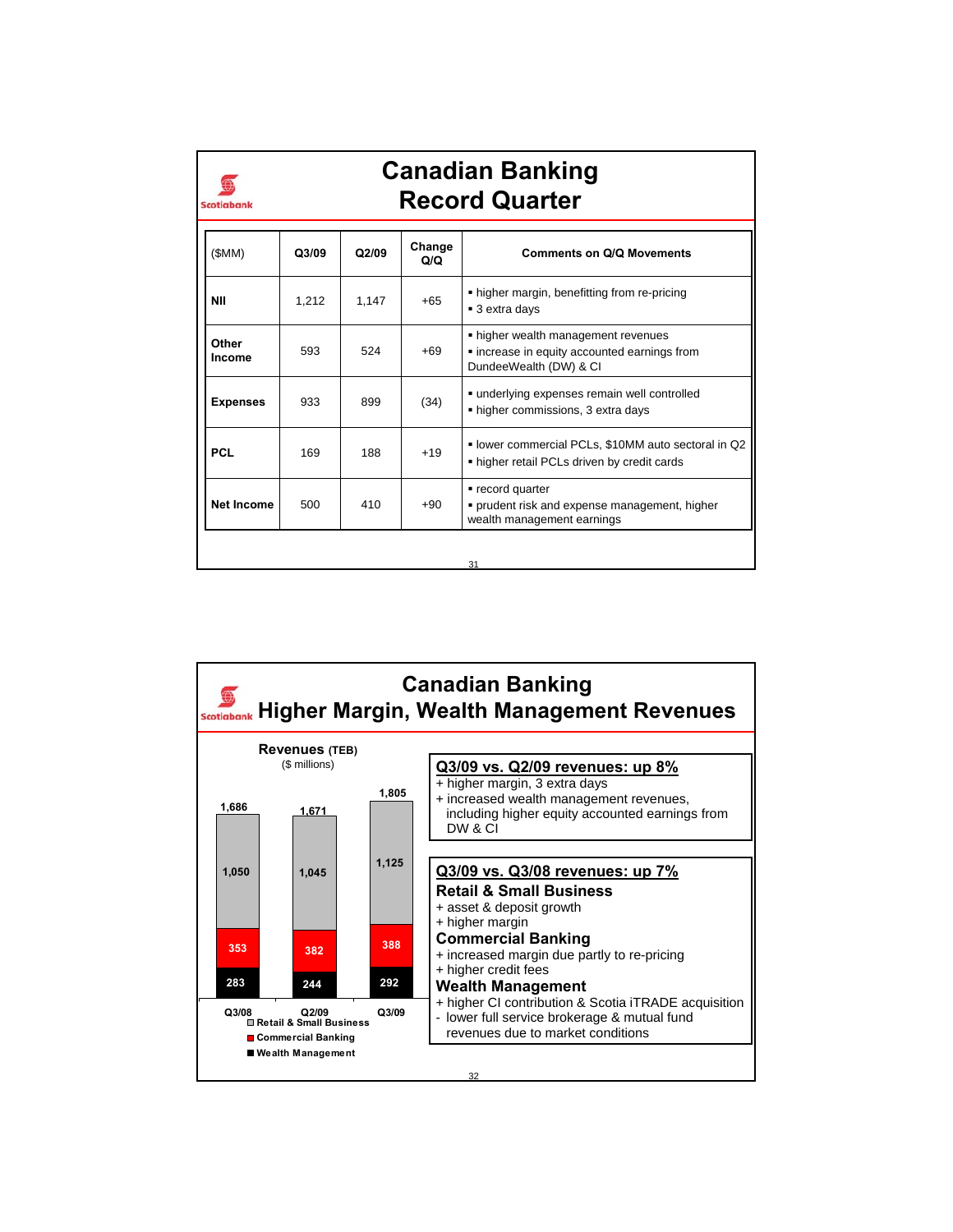| Scotiabank                                          | <b>Canadian Banking</b><br><b>Volume Growth</b> |       |       |        |        |  |  |  |
|-----------------------------------------------------|-------------------------------------------------|-------|-------|--------|--------|--|--|--|
|                                                     | <b>Average Balances (\$BN)</b>                  |       |       |        |        |  |  |  |
|                                                     | Q3/09                                           | Q2/09 | Q3/08 | Y/Y    | Q/Q    |  |  |  |
| Residential<br>Mortgages*                           | 119.9                                           | 118.0 | 112.3 | 6.7%   | 1.6%   |  |  |  |
| Personal Loans                                      | 35.8                                            | 34.2  | 29.6  | 21.0%  | 4.6%   |  |  |  |
| Credit Cards**                                      | 9.2                                             | 9.1   | 8.8   | 4.5%   | 0.7%   |  |  |  |
| Non-Personal<br>Loans &<br>Acceptances              | 25.0                                            | 25.7  | 25.9  | (3.6)% | (2.8)% |  |  |  |
| <b>Personal Deposits</b>                            | 93.8                                            | 92.3  | 85.2  | 10.1%  | 1.6%   |  |  |  |
| Non-Personal<br>Deposits                            | 52.5                                            | 48.9  | 43.3  | 21.5%  | 7.4%   |  |  |  |
| Wealth Mgmt.<br><b>AUA</b>                          | 126.8                                           | 116.2 | 130.3 | (2.7)% | 9.1%   |  |  |  |
| * before securitization<br>Includes ScotiaLine VISA |                                                 | 33    |       |        |        |  |  |  |

| <b>International Banking</b>    |
|---------------------------------|
| <b>Solid Underlying Quarter</b> |

**O**<br>Scotiabank

| Q3/09 | Q2/09 | Change<br>Q/Q | <b>Comments on Q/Q Movements</b>                                                                                                                                                                                                                       |
|-------|-------|---------------|--------------------------------------------------------------------------------------------------------------------------------------------------------------------------------------------------------------------------------------------------------|
| 979   | 959   | 20            | • improved margins<br>• decrease in average assets, mainly forex impact                                                                                                                                                                                |
| 296   | 349   | (53)          | • \$(79) MM write-down on an equity investment<br>• lower treasury & transaction driven revenues<br>· positive FV changes in certain financial instruments<br>• \$36MM Q2/09 loss on sale of a portion of Mexico's<br>performing credit card portfolio |
| 718   | 729   | (11)          | down 2% due to forex                                                                                                                                                                                                                                   |
| 179   | 115   | 64            | ■ Q2/09 benefited from reversal of a \$29MM retail<br>provision no longer required in Mexico<br>Some commercial PCLs (vs Q2/09 net recoveries)                                                                                                         |
| 312   | 332   | (20)          | ■ up 1% excluding forex<br>" continued focus on expense & risk management                                                                                                                                                                              |
|       |       |               |                                                                                                                                                                                                                                                        |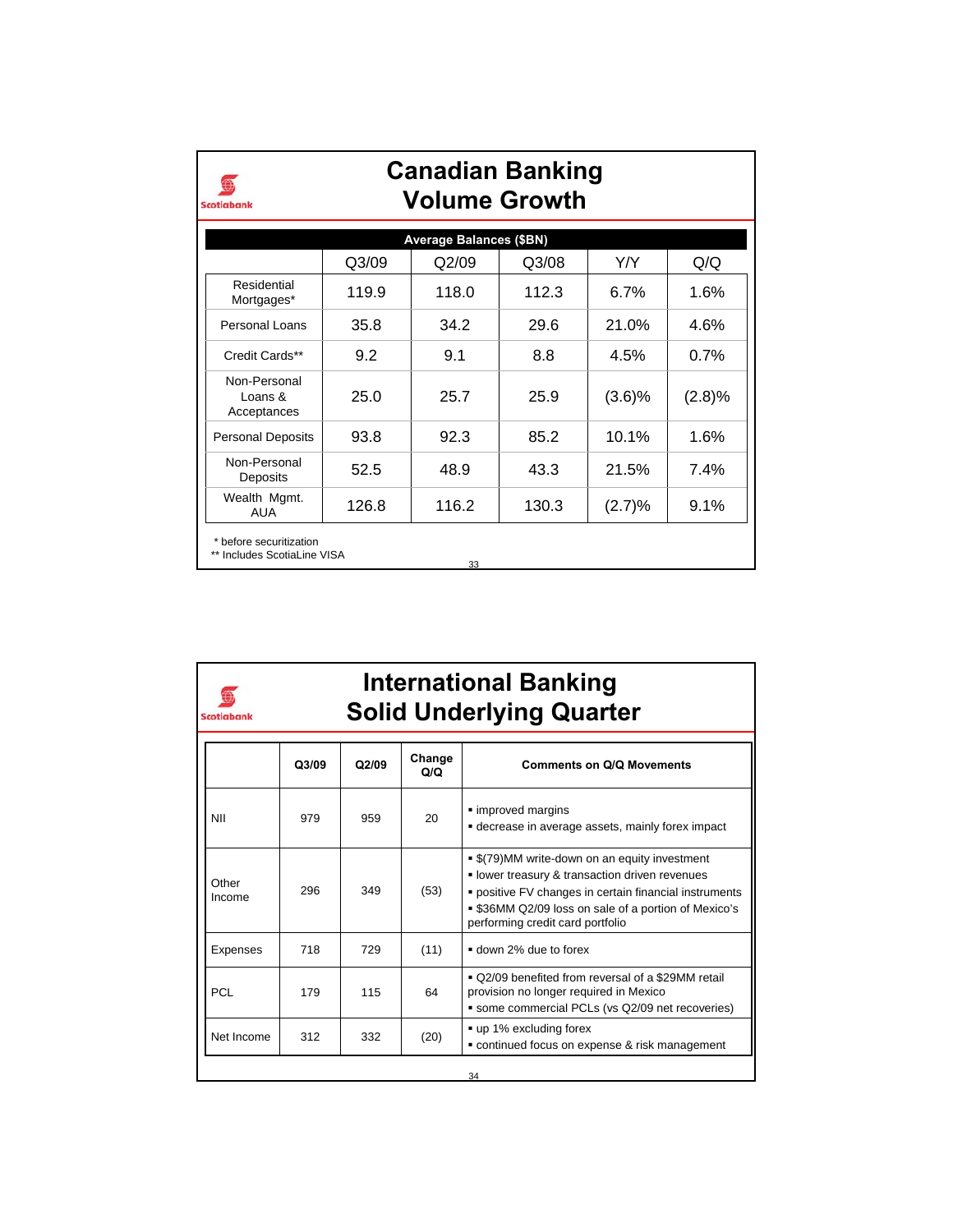

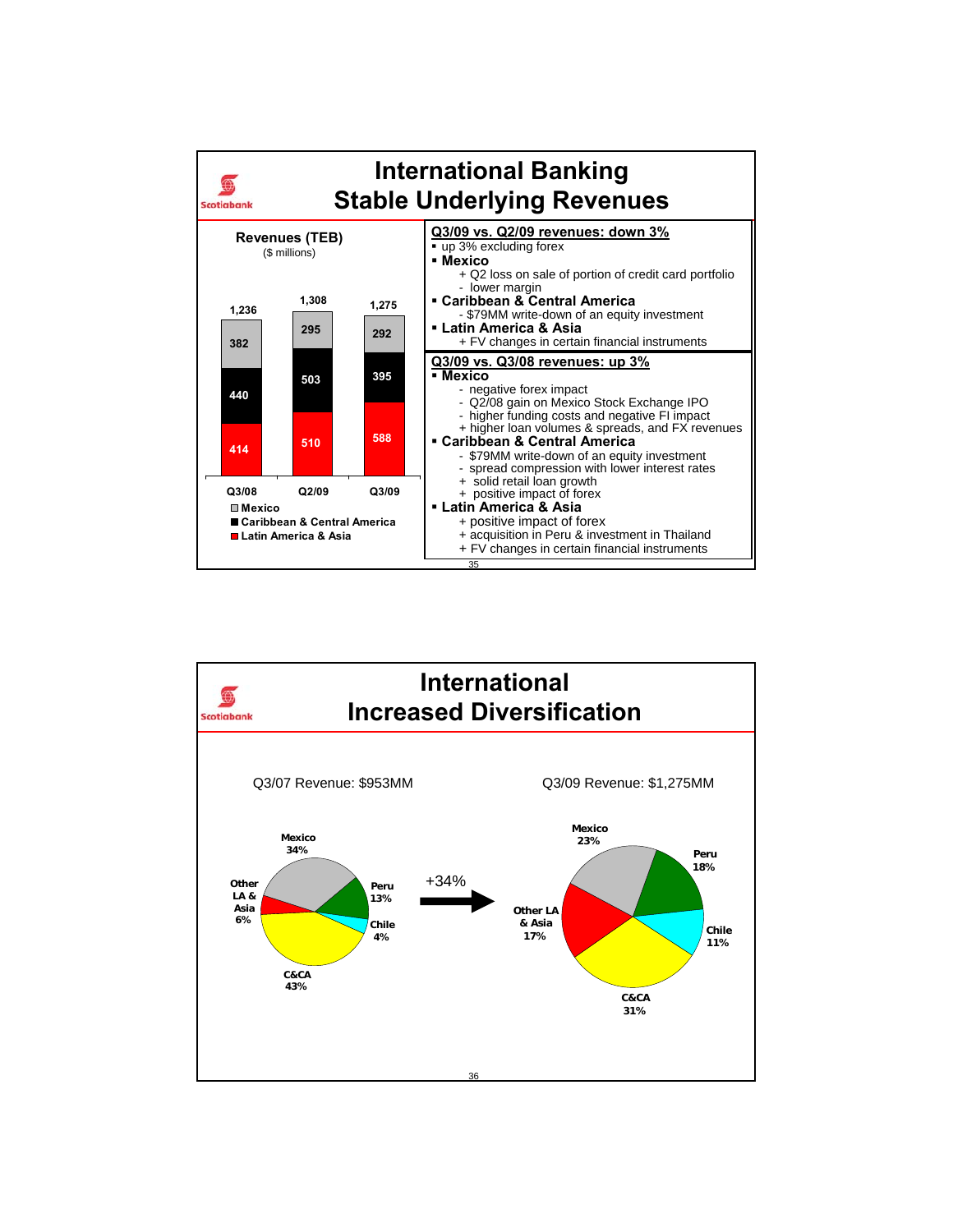|                              | Real GDP (annual % change) |       |               |       |
|------------------------------|----------------------------|-------|---------------|-------|
|                              | 2000-07 Avg.               | 2008  | 2009f         | 2010f |
| <b>Mexico</b>                | 2.9                        | 1.3   | (6.8)         | 3.4   |
| Peru                         | 5.1                        | 9.8   | 2.3           | 4.2   |
| Chile                        | 4.4                        | 3.2   | (1.5)         | 3.0   |
| Jamaica                      | 1.5                        | (0.6) | (4.0)         | 1.0   |
| <b>Trinidad &amp; Tobago</b> | 8.2                        | 3.5   | (0.5)         | 3.0   |
| Costa Rica                   | 4.7                        | 2.9   | (1.5)         | 1.8   |
| <b>DR</b>                    | 5.4                        | 4.8   | $0.5^{\circ}$ | 2.0   |
| <b>Thailand</b>              | 4.9                        | 2.9   | (3.0)         | 3.5   |
|                              |                            |       |               |       |
|                              | 2000-07 Avg.               | 2008  | 2009f         | 2010f |
| Canada                       | 2.9                        | 0.4   | (2.2)         | 2.6   |
| U.S.                         | 2.6                        | 0.4   | (2.5)         | 3.0   |

## **Economic Outlook in Key Markets**

| Scotiabank        | <b>Scotia Capital</b><br><b>Record Quarter</b> |       |               |                                                                                                                                                                                      |  |  |  |  |
|-------------------|------------------------------------------------|-------|---------------|--------------------------------------------------------------------------------------------------------------------------------------------------------------------------------------|--|--|--|--|
| (SMM)             | Q3/09                                          | Q2/09 | Change<br>Q/Q | <b>Comments on Q/Q Movements</b>                                                                                                                                                     |  |  |  |  |
| ΝIΙ               | 423                                            | 345   | $+78$         | • higher capital markets interest<br>• wider lending spreads & higher loan origination<br>fees, largely offset by decrease in average loans                                          |  |  |  |  |
| Other<br>Income   | 681                                            | 502   | $+179$        | stronger capital markets revenues<br>. higher investment banking revenues and credit fees                                                                                            |  |  |  |  |
| <b>Expenses</b>   | 266                                            | 231   | $-35$         | • higher performance based compensation, in line<br>with results<br>• higher technology costs and legal provisions                                                                   |  |  |  |  |
| <b>PCL</b>        | 106                                            | 159   | $+53$         | ■ Q3/09 reflects \$117MM specifics less \$11MM<br>reclassified from auto sectoral provision<br>a few accounts in the U.S. & Canada<br>■Q2/09 included \$50MM auto sectoral provision |  |  |  |  |
| <b>Net Income</b> | 470                                            | 328   | $+142$        | • record quarter<br>strong & diversified revenues, with good expense<br>control and lower PCLs                                                                                       |  |  |  |  |
|                   |                                                |       |               | 38                                                                                                                                                                                   |  |  |  |  |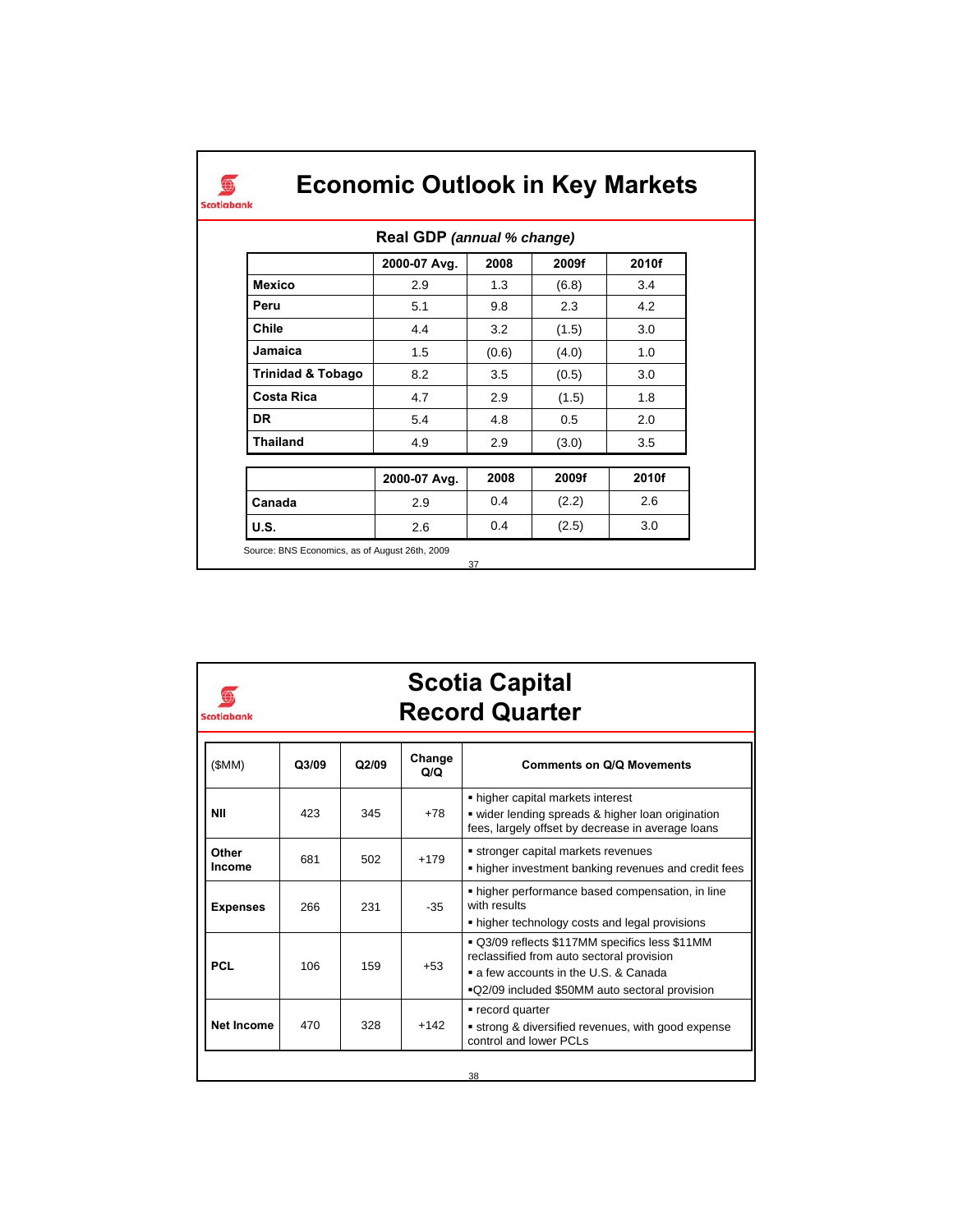

| <b>Scotiabank</b>                                                                     |         | <b>Trend in PCL Ratios</b> |              |         |          |  |
|---------------------------------------------------------------------------------------|---------|----------------------------|--------------|---------|----------|--|
| PCL as % average of loans & BAs                                                       | Q3/08   | Q4/08                      | <u>Q1/09</u> | Q2/09   | Q3/09    |  |
| <b>Canadian Banking</b>                                                               |         |                            |              |         |          |  |
| Retail                                                                                | 0.20    | 0.20                       | 0.30         | 0.32    | 0.33     |  |
| Commercial                                                                            | 0.34    | 0.42                       | 0.50         | 0.83    | 0.52     |  |
| Total                                                                                 | 0.22    | 0.23                       | 0.33         | 0.39    | 0.36     |  |
| <b>International Banking</b>                                                          |         |                            |              |         |          |  |
| Retail                                                                                | 1.64    | 2.01                       | 2.32         | 2.24    | 2.67     |  |
| Commercial                                                                            | $-0.28$ | $-0.15$                    | $-0.12$      | $-0.09$ | 0.32     |  |
| Total                                                                                 | 0.40    | 0.59                       | 0.69         | 0.70    | 1.14     |  |
| <b>Scotia Capital (lending</b><br>book only)                                          | 0.04    | 0.10                       | 0.07         | 0.87    | $1.10 *$ |  |
| <b>All Bank</b>                                                                       | 0.23    | 0.29                       | 0.37         | 0.56    | 0.66     |  |
| * average loans & BAs in Scotia Capital's lending book decreased \$9B vs. Q2/09<br>40 |         |                            |              |         |          |  |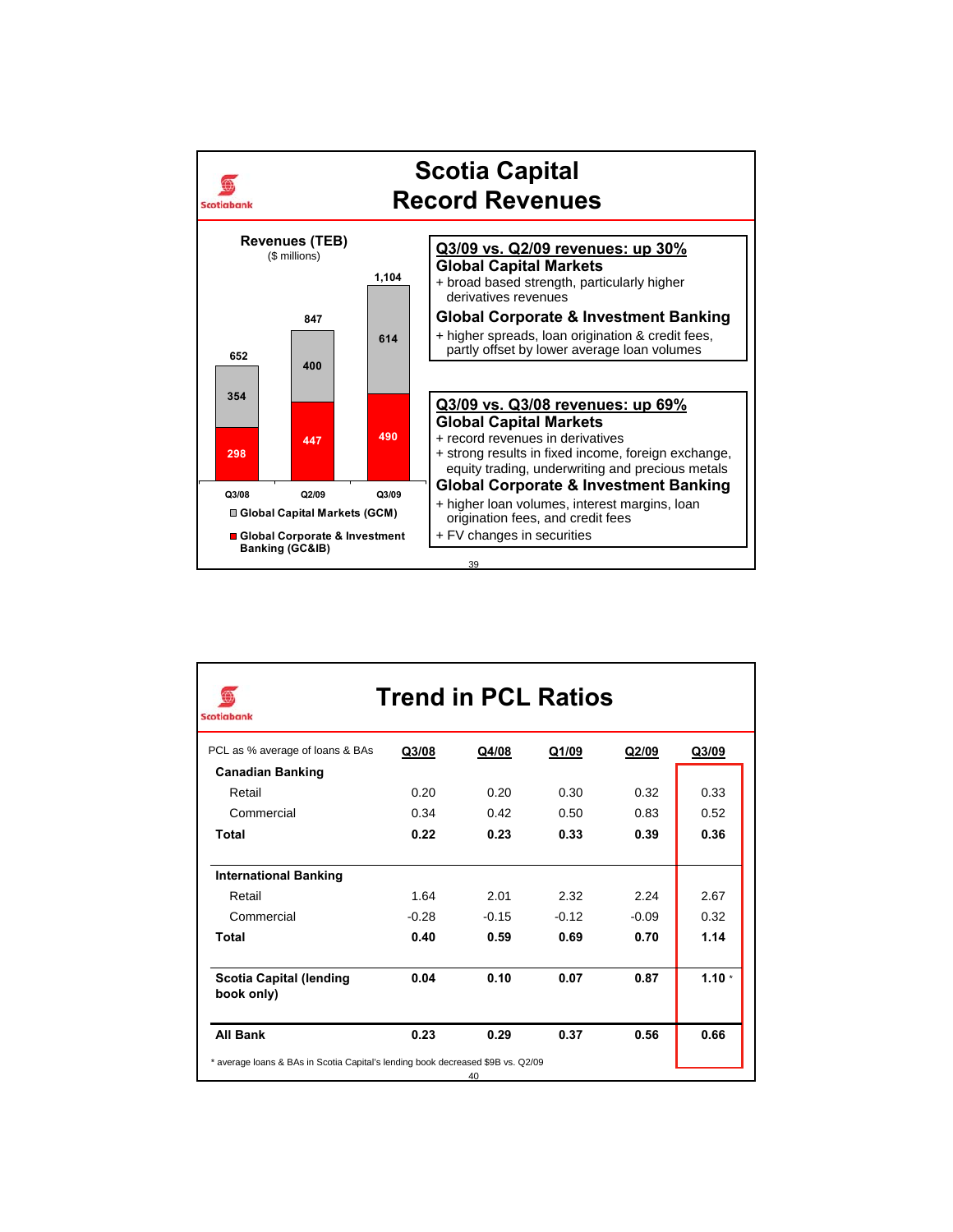

| Scotiabank                   |       |       | <b>Gross Impaired Loan Formations</b>                                                     |
|------------------------------|-------|-------|-------------------------------------------------------------------------------------------|
| \$ millions                  |       |       |                                                                                           |
|                              | Q2/09 | Q3/09 | <b>Canadian Retail:</b> formations stable in                                              |
| <b>Canadian P&amp;C</b>      |       |       | residential mortgages, lower in auto loans                                                |
| - Retail                     | 436   | 409   |                                                                                           |
| - Commercial                 | 115   | 91    | <b>Canadian Commercial: classification of</b>                                             |
|                              | 551   | 500   | several small accounts                                                                    |
| <b>International P&amp;C</b> |       |       |                                                                                           |
| - Retail                     | 266   | 276   | Int'l. Retail: higher formations in Mexico &<br>Peru; lower formations in Chile           |
| - Commercial                 | 97    | 278   |                                                                                           |
|                              | 363   | 554   | Int'l. Commercial: classification of a resort<br>hotel in Dominican Republic and a number |
| <b>Scotia Capital</b>        |       |       | of accounts in various geographies                                                        |
| - Canada                     | 167   | 75    |                                                                                           |
| - U.S. & Europe              | 149   | 130   | Scotia Capital: classification of a media                                                 |
|                              | 316   | 205   | account in Canada; parts manufacturer, two<br>real estate accounts & two other accounts   |
| Total                        | 1,230 | 1,259 | in $U.S.$                                                                                 |
|                              |       |       | 42                                                                                        |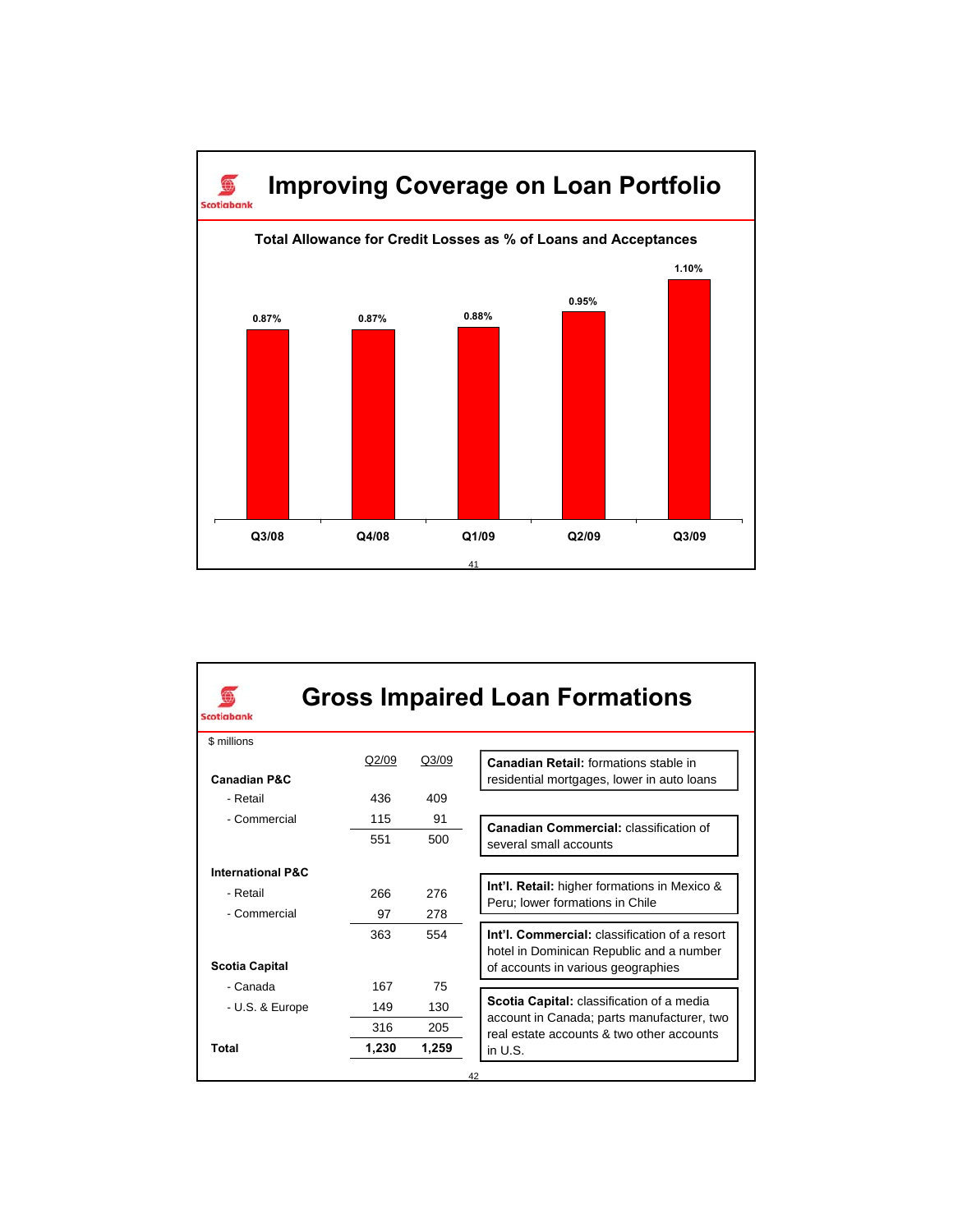| <b>Gross Impaired Loans</b><br><b>Scotiabank</b> |       |       |       |       |       |  |
|--------------------------------------------------|-------|-------|-------|-------|-------|--|
| \$ millions                                      |       |       |       |       |       |  |
| Canadian P&C                                     | Q3/08 | Q4/08 | Q1/09 | Q2/09 | Q3/09 |  |
| Retail                                           | 472   | 523   | 621   | 747   | 796   |  |
| Commercial                                       | 228   | 238   | 262   | 307   | 330   |  |
|                                                  | 700   | 761   | 883   | 1,054 | 1,126 |  |
| International P&C                                |       |       |       |       |       |  |
| Retail                                           | 688   | 833   | 997   | 1,110 | 1,177 |  |
| Commercial                                       | 674   | 776   | 919   | 994   | 1,143 |  |
|                                                  | 1,362 | 1,609 | 1,916 | 2,104 | 2,320 |  |
| Scotia Capital                                   | 101   | 124   | 186   | 439   | 547   |  |
| Total                                            | 2,163 | 2,494 | 2,985 | 3,597 | 3,993 |  |
| % loans & acceptances                            | 0.76  | 0.82  | 0.97  | 1.20  | 1.47  |  |
|                                                  |       | 43    |       |       |       |  |

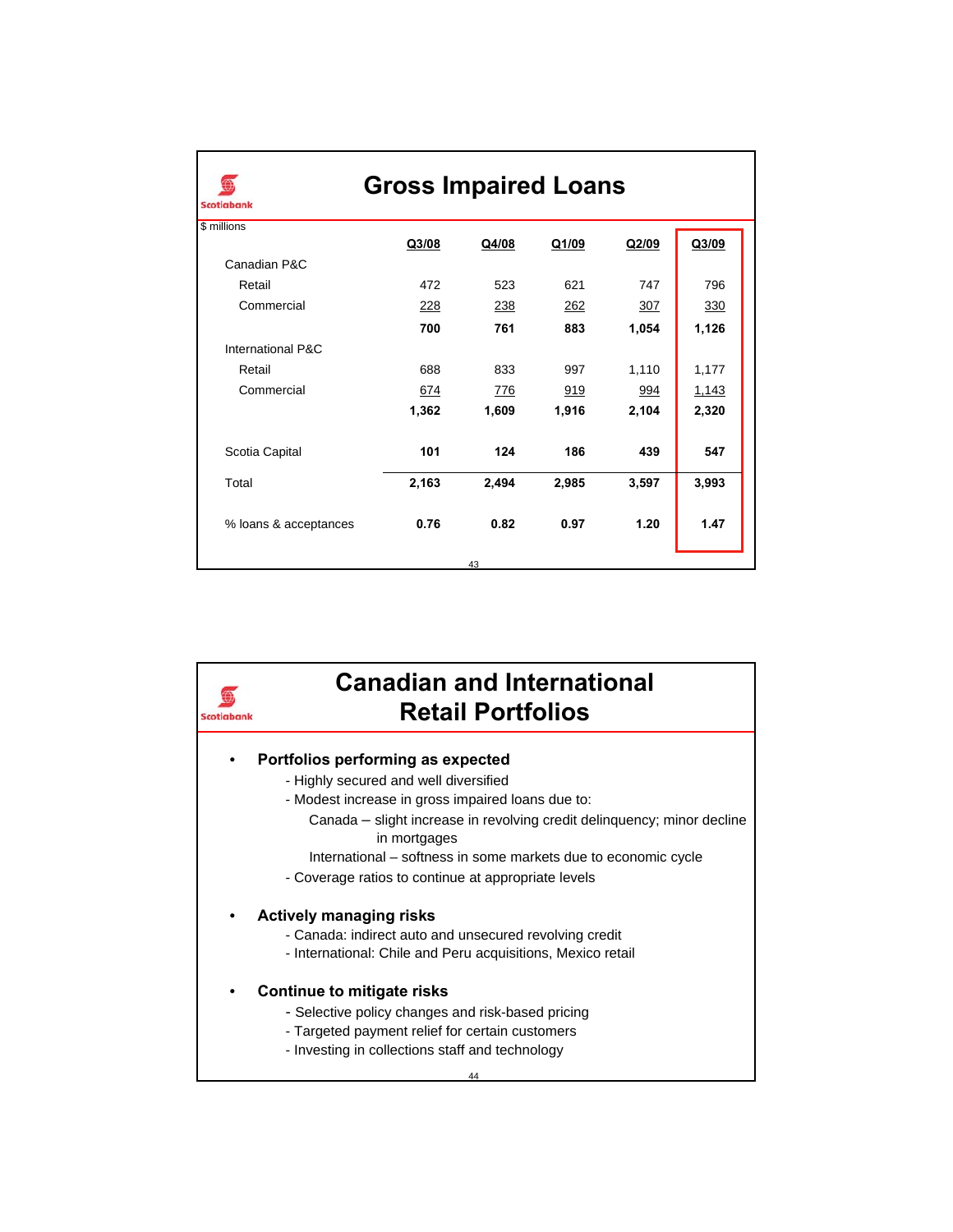

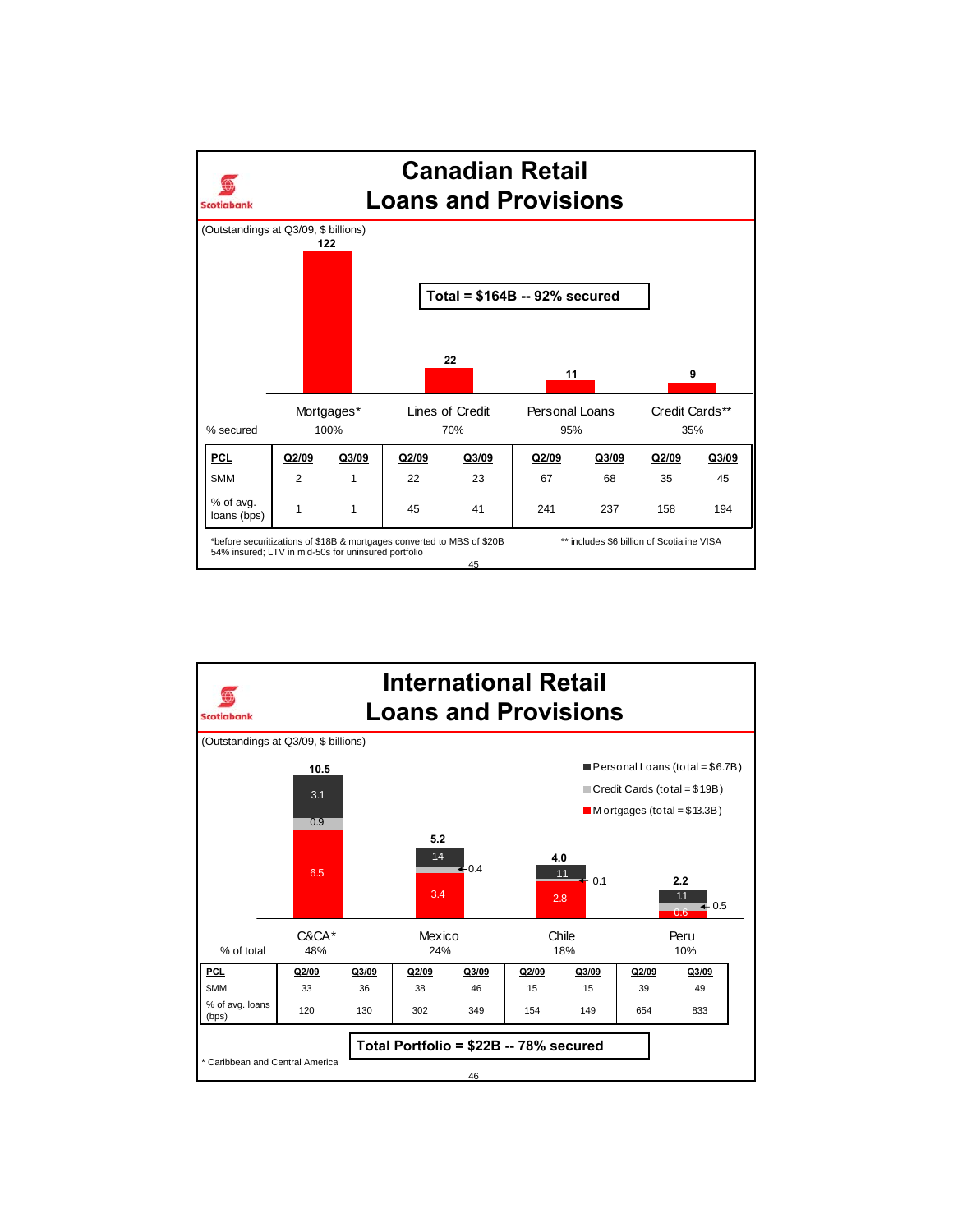

| \$ billions                                                                                                                                                                                | Canada | <u>U.S.</u> | Other | Total<br>Q3/09 | Total<br>Q2/09 |
|--------------------------------------------------------------------------------------------------------------------------------------------------------------------------------------------|--------|-------------|-------|----------------|----------------|
| Wholesale <sup>(1)</sup>                                                                                                                                                                   |        |             |       |                |                |
| OEM <sup>(2)</sup>                                                                                                                                                                         | 0.1    | 0.1         |       | 0.2            | 0.2            |
| Finance & Leasing                                                                                                                                                                          | 0.7    | 0.2         | 0.1   | 1.0            | 1.1            |
| Parts Manufacturers                                                                                                                                                                        | 0.2    | 0.3         | 0.1   | 0.6            | 0.8            |
| Dealers/Floorplan                                                                                                                                                                          | 2.5    |             |       | 2.5            | 2.9            |
|                                                                                                                                                                                            | 3.5    | 0.6         | 0.2   | 4.3            | 5.0            |
| GM & Chrysler only 8% of dealer exposure<br>Portfolio regularly stress tested<br>٠<br>C\$12 million utilized in Q3/09 out of C\$60 million sectoral provision established in<br>٠<br>Q2/09 |        |             |       |                |                |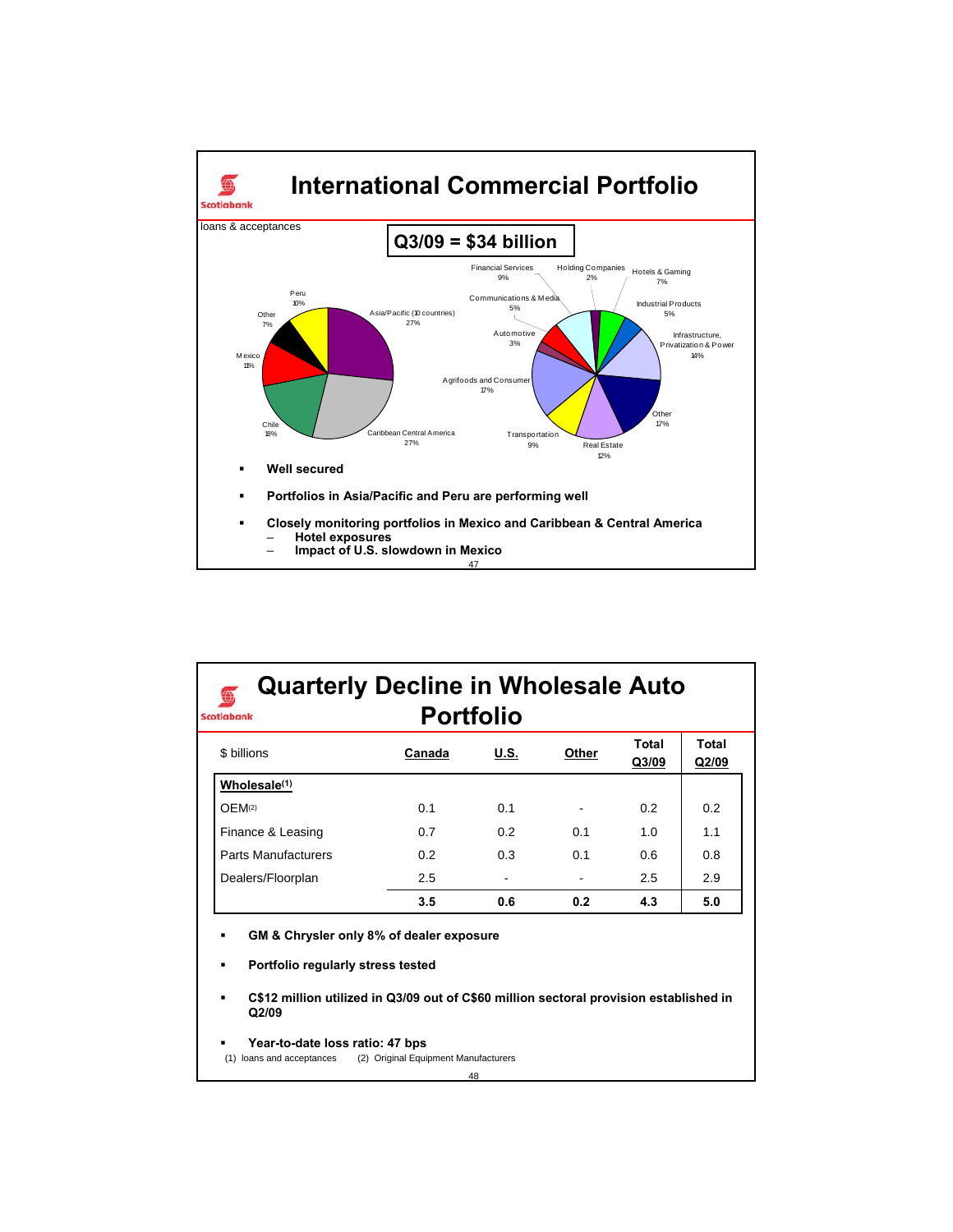|   | ï |  |  |
|---|---|--|--|
|   |   |  |  |
|   |   |  |  |
| ۱ |   |  |  |
|   |   |  |  |
|   |   |  |  |
|   |   |  |  |

Scotiabank

 $\bigcirc$ Scotiabank

## **Small U.S. Real Estate Exposure**

| \$ billions             | Canada | <u>U.S.</u> | Total $(1)$<br>Q3/09 | Total $(1)$<br>Q2/09 |
|-------------------------|--------|-------------|----------------------|----------------------|
|                         |        |             |                      |                      |
| Residential             | 3.1    | 0.3         | 3.4                  | 3.8                  |
| Commercial & Industrial | 0.9    |             | 0.9                  | 1.0                  |
| Office                  | 0.5    | 0.1         | 0.6                  | 0.7                  |
| Retail                  | 1.0    | 0.3         | 1.3                  | 1.2                  |
| <b>REITs</b>            | 0.4    | 1.1         | 1.5                  | 1.8                  |
|                         | 5.9    | 1.8         | 7.7                  | 8.5                  |

**Development deals with experienced, long-term clients**

**REITs are primarily liquidity facilities to investment grade borrowers**

(1) loans and acceptances **Year-to-date loss ratio: 44bps – relates primarily to US condo construction**

49

# **Bank-Sponsored Multi-Seller Conduits**

| (Q3/09, \$ billions)                                  | Canadian<br><b>Conduits</b> | U.S.<br>Conduit        |
|-------------------------------------------------------|-----------------------------|------------------------|
| Funded assets                                         | 2.0<br>(Q2/09: 2.5)         | 4.7<br>(Q2/09: 5.6)    |
| Weighted-average: rating (equivalent)<br>life (years) | AA- or higher<br>1.0        | 74% A or higher<br>1.4 |

### **Volume down 11% vs. last quarter**

#### **Assets mostly receivables**

– auto loans/leases: 40%, trade: 22%, equipment loans: 13%, diversified ABS: 11%

### **No direct CDO or CLO exposure**